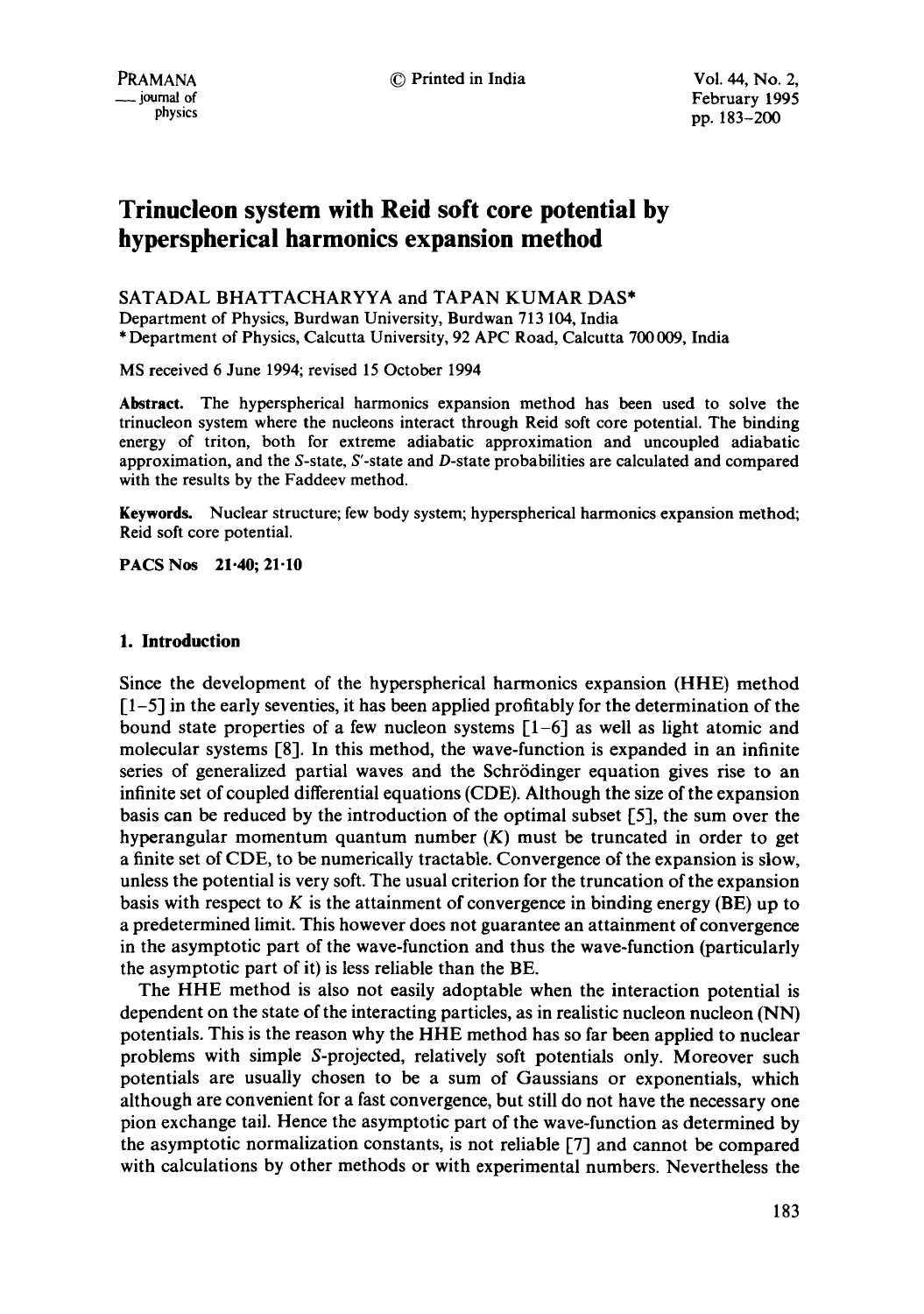HHE method is interesting since it deals directly with the wave-functions and hence provides a clear physical picture.

The other and perhaps the most frequently used essentially exact technique to solve the three body problem is the Faddeev equation method [9]. In this approach, for a given partition of the three body system, the angular momentum quantum numbers of the interacting pair and those of the spectator particle specify the characteristics of each channel, for which Faddeev equations are written separately. This approach is particularly suited to realistic NN potentials. On the other hand inclusion of a long range interaction like the Coulomb potential, involving a large number of partial waves, is inconvenient in traditional momentum space Faddeev calculations. However, this problem does not arise in coordinate space Faddeev calculation, for which sophisticated numerical techniques have been developed [12]. One of the most commonly employed realistic NN potentials is the Reid soft core [10] (RSC) potential, which depends on the spin (s), isospin (t) and total angular momentum  $(j)$  of the interacting pair and thus the Faddeev equation method is suitable to deal with such an interaction. On the other hand, the calculation of matrix elements of this potential necessary for the HHE method becomes extremely complicated. For this reason, while there is an abundance of Faddeev calculation with the RSC potential  $\lceil 11-13 \rceil$ , no attempt has so far been made to find the complete solution of the trinucleon system by the HHE method with this potential, although several works have been reported with simple potentials [1-6].

As has already been mentioned, the reliability of the asymptotic wave-function obtained by the HHE method has not been established. On the other hand, the asymptotic wave-function strongly depends on the correctness of the asymptotic part of the NN interaction chosen. To throw light on the convergence and correct behaviour of the asymptotic wave-function obtained by HHE method, it is necessary to solve the trinucleon system by this method with a realistic potential, having appropriate asymptotic behaviour. We have chosen the RSC potential for this purpose, for which Faddeev results are available for comparison. As a first step towards this goal, we have calculated in the present work the binding energy of triton using RSC potential by the HHE method. Mukhtarova [14] performed accurate HHE calculations with some of the realistic NN potentials like GPT [15], SSC [16], TRS [17] potentials etc, but RSC was not used by her. To the best of our knowledge, this is the first calculation of the trinucleon system by the HHE method using RSC potential. Adiabatic approximation has been used to approximately decouple the resulting equations. Convergence behaviour of the binding energy in the extreme and uncoupled adiabatic approximation (EAA and UAA respectively) have been studied. For the best computer facility available, we have been able to retain up to a maximum  $K$  value of 15 for each symmetry component, which gives the EAA and UAA binding energy to within about  $1.3\%$ . Following a theorem on the convergence of hyperspherical harmonics expansion by Schneider [18], a semiempirical extrapolation formula has been obtained for the missing binding energy. These results together with the probabilities of *S, S'* and D states have been compared with the earlier calculation by Faddeev method.

This paper is organized as follows. Section 2 contains a brief review of the HHE theory and its adoption to the RSC potential. In § 3, we present the results obtained and discuss the convergence behaviour. Conclusions have been drawn in § 4. Appendix A is provided for the coupling matrix elements. For clarity of our discussion the various components of the RSC potential are presented in Appendix B.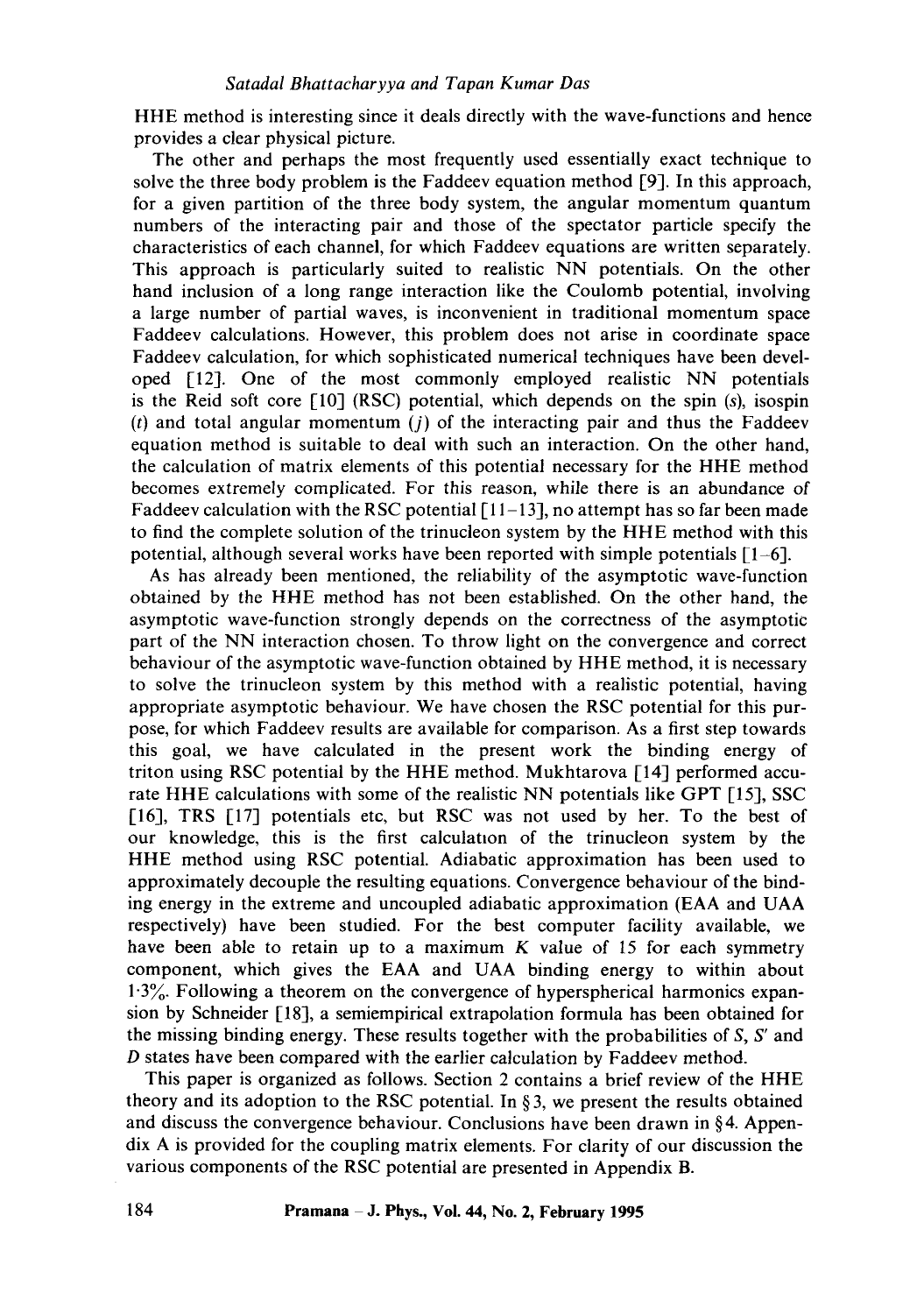#### 2. The theory

This section is divided into two subsections: in the first the coupled differential equations (CDE) are set up for realistic potentials and in the second the coupling matrices for the RSC potential are developed.

#### *A. Coupled differential equations*

The relative motion of trinucleon system is described in terms of the Jacobi coordinates

$$
\mathbf{x} = \mathbf{r}_2 - \mathbf{r}_1
$$
  
\n
$$
\mathbf{y} = 2/\sqrt{3} [\mathbf{r}_3 - (\mathbf{r}_1 + \mathbf{r}_2)/2],
$$
\n(1)

where  $r_i$  is the position of the *i*th nucleon. The hyperradius r, defined through

$$
r^2 = x^2 + y^2,\tag{2}
$$

is invariant under exchange of any pair of nucleons and three dimensional rotations. The hyperangular set  $\{\Omega\}$  describing the five other space degrees of freedom is constituted by four spherical polar angles  $\hat{x}(\theta_x, \phi_x)$  and  $\hat{y}(\theta_y, \phi_y)$  giving the orientations of x and y and one hyperspherical angle  $\phi$  defined in terms of relative lengths of  $x$  and  $y$  by

$$
\tan \phi = y/x, \quad 0 \leq \phi \leq \pi/2. \tag{3}
$$

The wave-function is expanded in a complete orthonormal set of hyperspherical harmonics [5] as

$$
\psi_{JM}^{TM}(\mathbf{r},\Omega)=\sum_{K,\varepsilon,T,S}n(\varepsilon)\mathbf{r}^{-5/2}U_{2K+L}^{\varepsilon,T,S}(\mathbf{r})\big[{}^{\varepsilon}B_{2K+L}(\Omega)\otimes\Gamma_{TS}(\varepsilon^*)\big]_{J}^{M_J}\tag{4}
$$

where  $T$ ,  $S$  and  $L$  correspond to total isospin, spin and orbital angular momentum respectively and  $J = L + S$  is the total angular momentum;  $\varepsilon$  specifies the symmetry of the spatial part of the wave-function under exchange of particles, which can be the totally-symmetric S, mixed symmetry  $S^{\prime}$ ,  $S^{\prime}$  and  $D^{+}$ ,  $D^{-}$  states; the + or - signs correspond to symmetry or antisymmetry under the exchange of (12) pair of particles. The spectroscopic notations S and D correspond to  $L = 0$  and  $L = 2$  respectively, L being the total angular momentum. The factor  $n(\varepsilon)$  is defined as

$$
n(\varepsilon) = 1 \text{ for } S \text{ state}
$$
  
=  $1/\sqrt{2}$  for  $S'^{\dagger}$ ,  $D^{\dagger}$  and  $D^{-}$  states  
=  $-1/\sqrt{2}$  for  $S''$  state.

 $\Gamma_{TS}(\varepsilon^*)$  is the isospin-spin state of three nucleon system with total isospin T and total spin S and having a symmetry conjugate to  $\varepsilon$ , such that  $[{}^{\varepsilon}B_{2K+L}(\Omega)\otimes\Gamma_{TS}(\varepsilon^*)]_{J}^{M}$  is totally antisymmetric. It is given by

$$
\Gamma_{TS}(\varepsilon^*) = \sum_{s,t} b_s^t(\varepsilon^*) |(s\ 1/2)SM_S\rangle |(t\ 1/2)\ TM_T\rangle, \tag{5}
$$

**Pramana - J. Phys., Vol. 44,'No. 2, February 1995 185**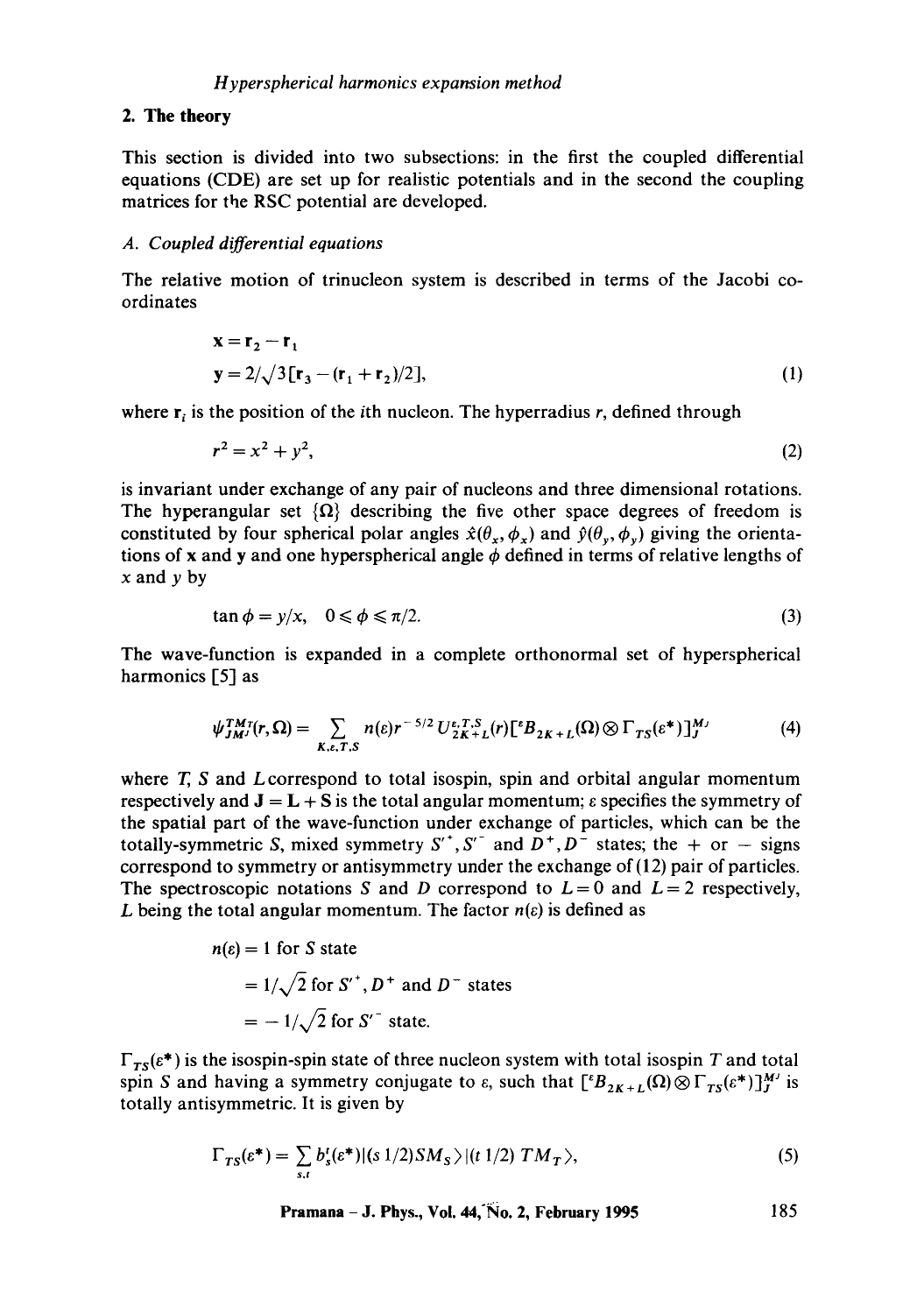# *Satadal Bhattacharyya and Tapan Kumar Das*

where *s* and *t* represent spin and isospin of the interacting pair and  $b_s^i(e^*)$  are coefficients determined by the symmetry requirement. An element of the appropriate optimal subset of hyperspherical harmonics is  ${}^tB_{2K+L}(r)$  (its explicit form is given in ref. [5]) and  $[{}^{\epsilon}B_{2K+L}\otimes\Gamma_{TS}(\varepsilon^*)]_{J}^{M}$  represents coupling of **L** and **S** to a total angular momentum J with z-component  $M_j$  (for the trinucleon  $J = 1/2$ ). The RSC potential depends on the angular momentum  $(j_1)$ , spin(s) and isospin (t) of the interacting pair and the  $j_1$ value ( $j_1 = I_1 + s$ ) is restricted to  $j_1 \le 2$  (Appendix B). Thus it is convenient to express the spin-isospin hyperangular part of the wave-function, in  $(j - j)$  coupling scheme:

$$
\begin{aligned}\n\left[\,{}^{e}B_{2K+L}\otimes\Gamma_{TS}(\varepsilon^{*})\right]_{J}^{M} \\
&= {}^{e}N_{2K+L} \sum_{s,t} b'_{s}(\varepsilon^{*})|(t\;1/2)\;TM_{T}\rangle\left[(2l_{1}+1)(2l_{2}+1)/(2L+1)\right]^{1/2} \\
&\quad\langle l_{1}l_{2}00|\;L0\rangle^{e}F_{2K+L}^{l_{2},l_{1}}(\varphi) \\
&\quad\langle l_{1}l_{2}00|\;L0\rangle^{e}F_{2K+L}^{l_{2},l_{1}}(\varphi) \\
&\quad\langle l_{1}l_{2}L\right] \left[\,s\quad 1/2\quad S\right] |(l_{1}s)j_{1},(l_{2}1/2)j_{2};JM_{J}\rangle\n\end{aligned} \tag{6}
$$

where  $[j_1]$ ,  $[l_1]$ , etc represent restricted values as required from RSC potential. The normalization constant  ${}^tN_{2K+L}$  is given by

$$
{}^{ \epsilon} N_{2K}^{-2} = \sum_{[l_1]} (2l_1 + 1) |{}^{ \epsilon} F_{2K+L}^{l_1, l_1}(\varphi)|^2 \times 0.5 \times \left[ 1 + \sum_{[j_1][j_2]} \left[ \begin{array}{cc} l_1 & l_2 & 0 \\ 1 & 1/2 & 1/2 \\ j_1 & j_2 & 1/2 \end{array} \right]^2 \right], \tag{7}
$$

for the S and S' states and

$$
{}^{s}N_{2K+2}^{-2} = \sum_{[l_{1}][l_{2}]} (2l_{1} + 1)(2l_{2} + 1) \begin{pmatrix} 2 & l_{1} & l_{2} \\ 0 & 0 & 0 \end{pmatrix}^{2} |{}^{s}F_{2K+L}^{l_{2},l_{1}}(\varphi)|^{2}
$$
  
 
$$
\times \sum_{[j_{1}][j_{2}]} \begin{bmatrix} l_{1} & l_{2} & 2 \\ 1 & 1/2 & 3/2 \\ j_{1} & j_{2} & 1/2 \end{bmatrix}^{2}
$$
 (8)

for the *D* state. The quantity  ${}^{\epsilon}F_{2K+L}^{l_2,l_1}(\varphi)$  is given by

$$
{}^{\varepsilon}F_{2K+L}^{l_2,l_1}(\varphi) = \sum_{\varepsilon} {}^{(2)}P_{2K+L}^{l_2,l_1}(\varphi)
$$
 (9)

where <sup>(2)</sup> $P_{z_{K+L}}^{l_2,l_1}(\phi)$  is a hyperspherical function and  $\Sigma_{\epsilon}$  acts on a function  $f(\phi)$  as:

$$
\sum_{0} f(\varphi) = 1/3[f(0) + f(2\pi/3) + f(-2\pi/3)],
$$
 (10a)

$$
\sum_{+} f(\varphi) = 1/3 \left[ 2f(0) - f(2\pi/3) - f(-2\pi/3) \right],
$$
 (10b)

$$
\sum_{i=1}^{n} f(\varphi) = 1/\sqrt{3} [f(-2\pi/3) - f(2\pi/3)].
$$
 (10c)

**186 Pramana - J. Phys., Voi. 44, No. 2, February 1995**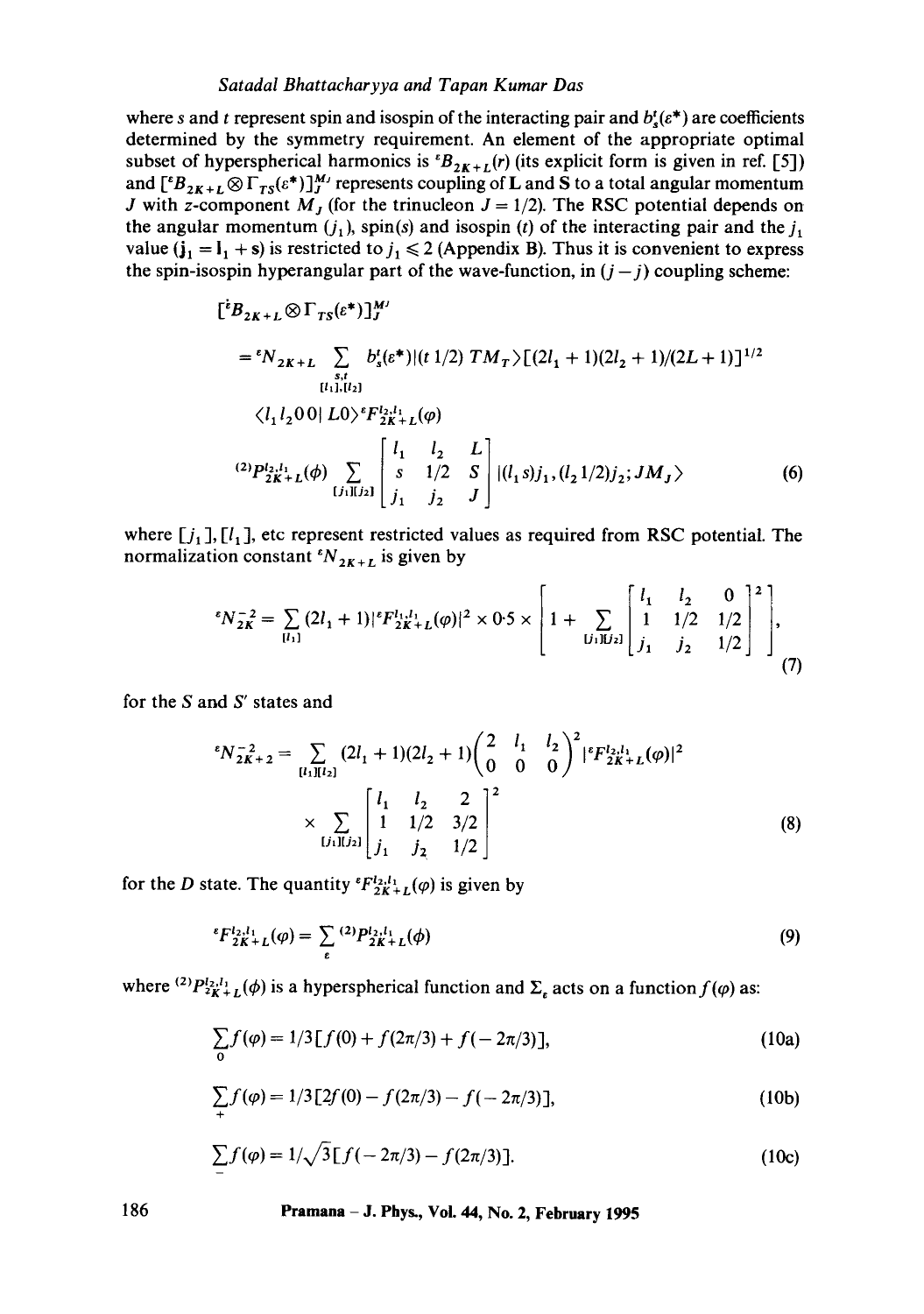Substitution of (4) in the Schrödinger equation and projection on a particular hyperspherical harmonics leads to a system of coupled differential equations

$$
\left[ -\frac{h^2}{m} \left[ \frac{d^2}{dr^2} - \frac{(2K + L + 2)^2 - 1/4}{r^2} \right] - E \right] u_{2K+L}^{eTS}(r)
$$
  
+ 
$$
\sum_{K' \in T'S'L'} C_{K' \in T'S'L'}^{keTSL}(r) u_{2K'+L'}^{e'T'S'}(r) = 0,
$$
 (11)

where  $m$  is the nucleon mass,  $K$  represents the hyperangular momentum quantum number and  $C_{K'c'T'S'L'}^{KeTSL'}(r)$  is the coupling matrix elements explained in the next subsection.

#### *B. Couplin9 of the interaction*

The coupling matrix in (10) is given by

$$
C_{K'\varepsilon'TS'L'}^{K\varepsilon TSL'}(r) = \mathcal{L}\left[{}^{\varepsilon}B_{2K+L}\otimes\Gamma_{TS}(\varepsilon^{*})\right]_{J}^{M'}\Bigg| \sum_{i>j} V(r_{ij})\Bigg| \left[{}^{\varepsilon'}B_{2K'+L}\otimes\Gamma_{T'S'}(\varepsilon^{*})\right]_{J}^{M' \circ} \tag{12}
$$

where  $V(r_{ii})$  is the interaction potential of the *(ij)* pair. Detailed expressions for the coupling matrices for all possible combinations of RSC potential are already calculated [19]. The coupling between two states through central,  $\mathbf{L} \cdot \mathbf{S}$  or tensor part can be obtained by using

$$
\langle (l_1 s)j_1, (l_2 1/2)j_2; JM_J | V_c + V_{LS} \mathbf{L} \cdot \mathbf{S} + V_T S_{12} | (l'_1 s')j'_1, (l'_2 1/2)j'_2; JM_J \rangle
$$
  
=  $\delta_{l_2 l'_2} \delta_{j_2 l'_2} [\delta_{l_1 l'_1} \delta_{j_1 l'_1} \delta_{ss'} \{ V_C(r_{ij}) + 1/2 \{ j_1 (j_1 + 1) - l_1 (l_1 + 1) - s(s + 1) \}^{1/2} \times V_{LS}(r_{ij}) \} + \delta_{ss'} \delta_{l_1, j'} \langle (l_1 s)j_1 | S_{12} | (l'_1 s)j_1 \rangle V_T(r_{ij}) ] \qquad (13)$ 

where  $V_c(r_{ij})$ ,  $V_{LS}(r_{ij})$  and  $V_T(r_{ij})$  represent the radial dependences of central, L·S and tensor components of RSC potential (Appendix B). The matrix elements of the tensor operator  $S_{12}$  can be found in standard texts [20].

The possible component of RSC giving rise to coupling between *(SS), (S'S), (S'S'), (DS), (DS')* and *(DD)* are given in table 1. Complete expressions for matrix elements of these blocks are given in Appendix A.

A typical term in the matrix element  $(12)$  contains (see Appendix A) an integral of the interaction potential and two  $^{(2)}P_I^{l_2,l_1}$  functions [5],

 $\binom{2}{2}P_{2K+L}^{l_2,l_1}$   $V(r\cos\phi)|^{(2)}P_{2K'+L}^{l_2,l_2}$ , (note that  $r_{12} = x = r\cos\phi$ ). Expressing the  $\binom{2}{L}P_{L}^{l_2,l_1}$ function in terms of Jacobi polynomials, this can be seen to be proportional to

$$
I_{nn'}(r) = \int_{-1}^{1} P_n^{(\alpha,\beta)}(x) V(r_{12}) P_{n'}^{(\alpha',\beta')}(x) (1-x)^{\gamma} (1+x)^{\delta} dx \qquad (14)
$$

where  $P_n^{(\alpha,\beta)}$  is a Jacobi polynomial and  $\alpha = l_1 + 1/2$ ,  $\beta = l_2 + 1/2$ ,  $\gamma = (\alpha + \alpha')/2$ ,  $\delta = (\beta + \beta')/2$ ; *n, n'* are determined from  $2K + L = 2n + l_1 + l_2$  and  $r_{12} = r((1 + x)/2)^{1/2}$ .

Since each of the element of the potential matrix contains contributions from several terms of the RSC potential (table 1 and Appendix A), a larger number of integrals of the type (14) are to be evaluated for each hyperradial mesh point. This would require an enormous computer time. The situation becomes more critical due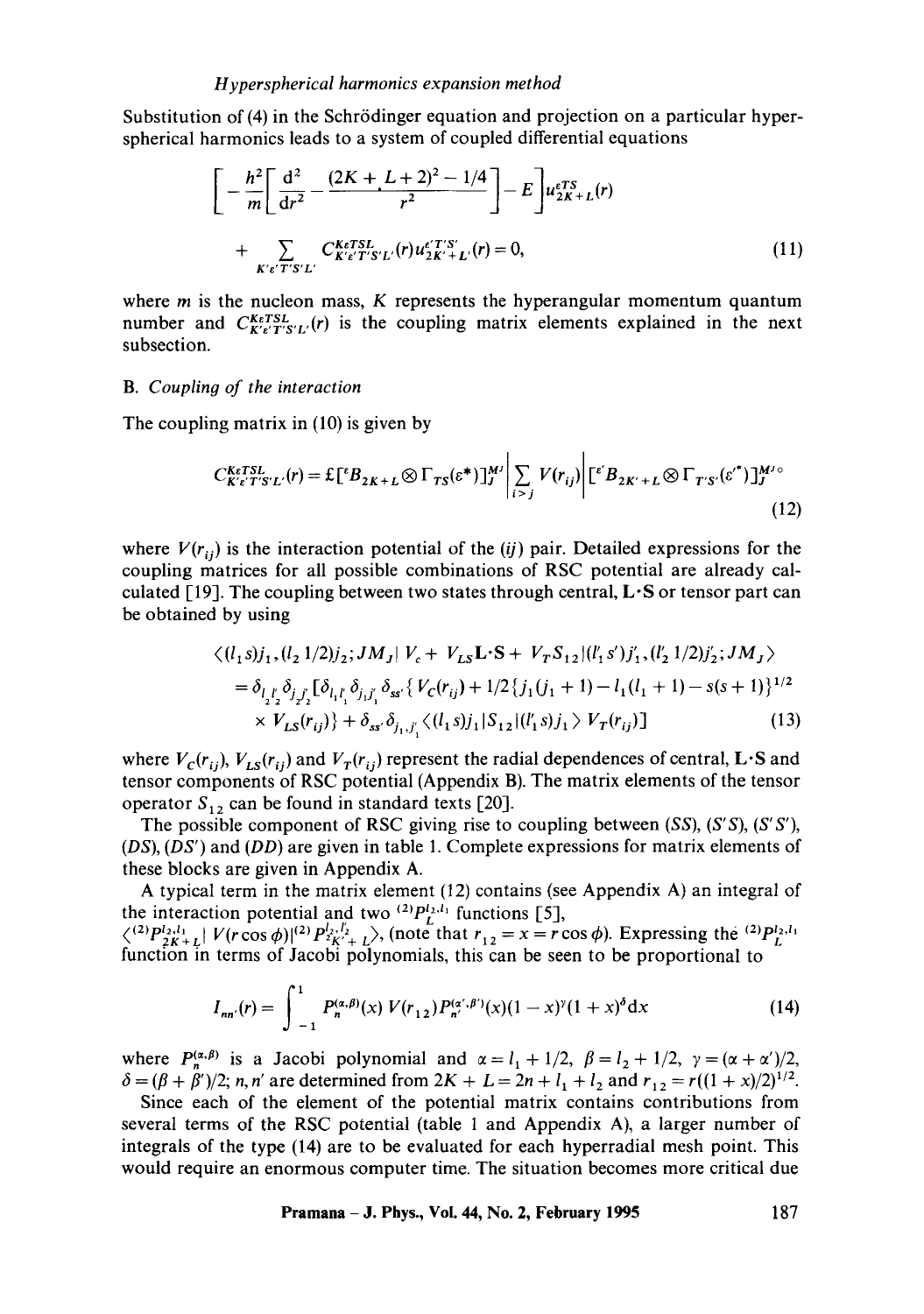*Satadal Bhattacharyya and Tapan Kumar Das* 

| Couplings | Components of RSC potential involved                                                                                                                                       |
|-----------|----------------------------------------------------------------------------------------------------------------------------------------------------------------------------|
| SS        | $V_c({}^1S_0)$ , $V_{C,LS}({}^3S_1-{}^3D_1)$ , $V_c({}^3D_2)$ ,<br>$V_c(^1D_2)$                                                                                            |
| S′S       | $V_c({}^1S_0)$ , $V_{CLS}({}^3S_1-{}^3D_1)$ , $V_c({}^3D_2)$ ,<br>$V_c(^1D_2)$                                                                                             |
| S′S′      | $V_c({}^1S_0)$ , $V_{c,LS}({}^3S_1-{}^3D_1)$ , $V_c({}^3D_2)$ ,<br>$V_c({}^1D_2)$ , $V_c({}^1P_1)$ , $V_c({}^3P_0)$ , $V_c({}^3P_1)$ ,<br>$V_{C,LS}({}^{3}P,-{}^{3}F_{1})$ |
| DS        | $V_r({}^3S_1-{}^3D_1)$                                                                                                                                                     |
| DS'       | $V_r({}^3S_1-{}^3D_1), V_r({}^3P_2-{}^3F_2)$                                                                                                                               |
| DD        | $V_{C,LS,T}({}^3S_1-{}^3D_1)$ , $V_C({}^3D_2)$ , $V_C({}^3P_0)$ ,<br>$V_c({}^3P_1), V_{CIST}({}^3P_2-{}^3F_2)$                                                             |

| Table 1.<br>Classification of different couplings. |
|----------------------------------------------------|
|----------------------------------------------------|

 $V_c$ ,  $V_{LS}$  and  $V_T$  correspond to the central, LS and tensor component of the RSC potential.

to a large number of zeros of the integrand in the interval  $[-1, 1]$  for large K, K' and so the numerical evaluation of the integral becomes tricky, requiring too large computer time for a specified precision. Instead, we evaluate the integral in (14) by expanding  $V\{r[(1 + x)/2]^{1/2}\}\$  (whose typical form is as in (15)) in the complete set  ${P_n^{(1/2, 1/2)}(x)}$ 

$$
V(r(1+x)/2)^{1/2} = V_0 \frac{\exp\{-\mu r \left[(1+x)/2\right]^{1/2}\}}{(1+x)^{\rho/2}} = \sum_{n=-\infty}^{\infty} a_{n}(r) P_{n}^{(1,2,\,1/2)}(x)
$$
\n(15)

where the potential multipoles  $a_{n^r}$  is given by

$$
a_{n'}(r) = (1/h_{n'}^{1/2, 1/2}) \int_{-1}^{1} V(r((1+x)/2)^{1/2}) P_{n'}^{(1/2, 1/2)}(x) (1-x^2)^{1/2} dx, \qquad (16)
$$

 $h_{n'}^{1/2, 1/2}$  being the norm of Jacobi polynomial  $P_{n'}^{(1/2, 1/2)}$ . Substitution of (15) in (14) gives

$$
I_{nn'}(r) = \sum_{n''=0}^{\infty} a_{n'}(r) \langle n|n''|n' \rangle \qquad (17)
$$

where the geometrical structure coefficients (GSC)

$$
\langle n|n''|n'\rangle = \int_{-1}^1 P_n^{(\alpha,\beta)}(x) P_{n'}^{(1/2,\,1/2)}(x) P_{n'}^{(\alpha',\beta')}(x) (1-x)^{\gamma} (1+x)^{\delta} \mathrm{d}x \tag{18}
$$

is independent of the interaction potential as well as the hyperradius r. However eq. (17) is not advantageous unless the sum over n'' can be restricted. Since  $P_n^{(\alpha,\beta)}$  is a polynomial of degree  $n$  in  $x$ , one can see from (18), by isolating one Jacobi polynomial together with its appropriate weight function and expressing the remain-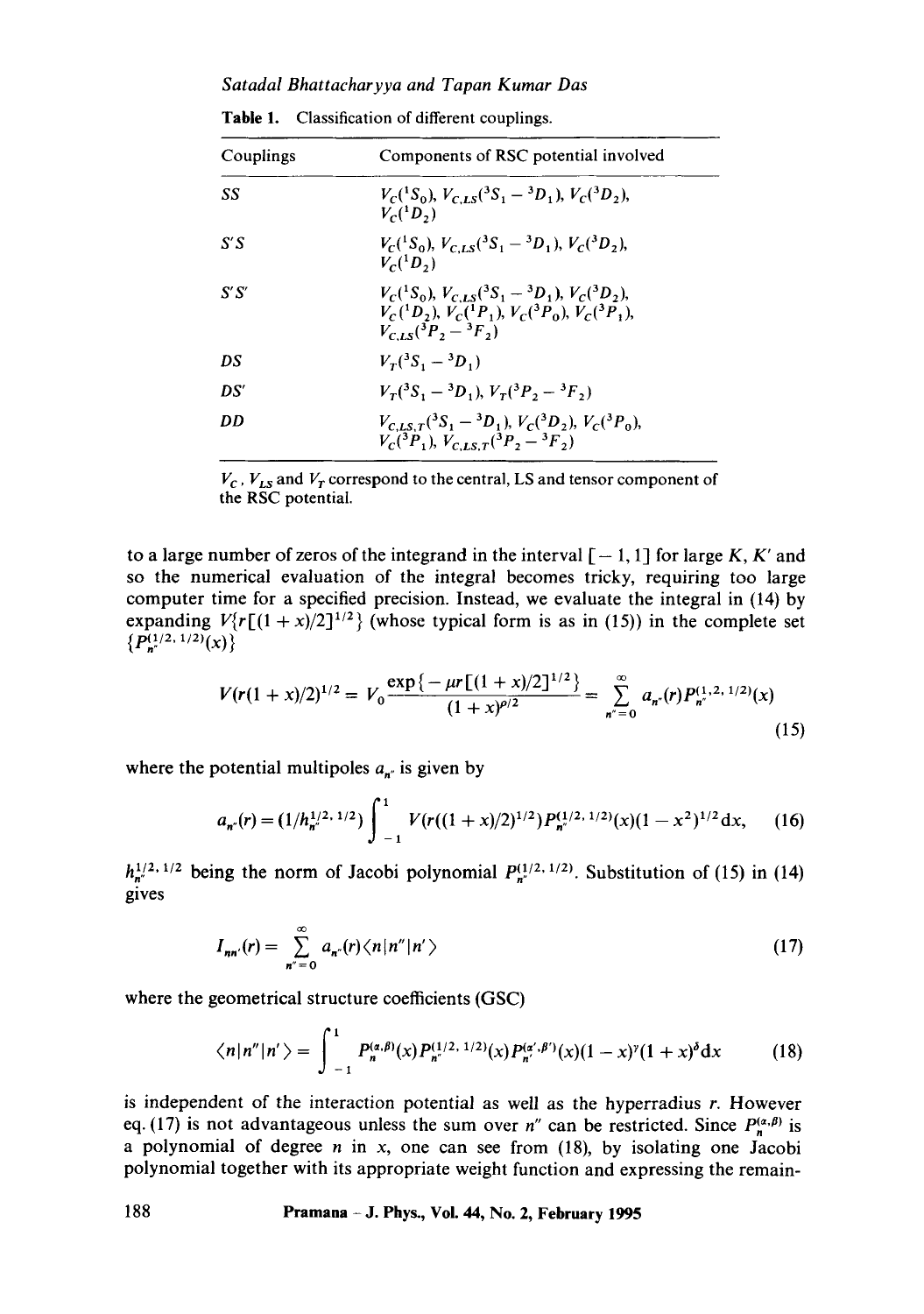ing part of the integrand as a polynomial and using the orthogonality property of Jacobi polynomials that  $\langle n|n''|n'\rangle=0$  unless *n*" satisfies  $n_{\min}\leq n''\leq n_{\max}$ . Then (17) can be rewritten as

$$
I_{nn'}(r) = \sum_{n''=n_{\text{min}}}^{n_{\text{max}}} a_{n''}(r) \langle n | n'' | n' \rangle.
$$
 (19)

The GSC can itself be evaluated  $[21]$  by using the completeness property of Jacobi polynomials and solving a set of linear inhomogeneous equations (LIE). Note that the GSC need to be calculated once only and stored, to be used for each mesh point, resulting in an efficient and fast numerical procedure.

The above procedure will always work, except for the case when after isolating one Jacobi polynomial together with its weight function in the integrand of (18), the remaining part is not a polynomial. Such a situation can occur only for the tensor part of  $({}^3S_1 - {}^3D_1)$  and  $({}^3P_2 - {}^3F_2)$  interaction components. In this case one can include a factor of  $(1 - x)^{-1/2}$  with the potential function  $V(r((1 + x)/2)^{1/2})$ , so as to make (19) valid once again. Although this extra factor introduces a singularity in  $a_{n'}(r)$  (see (15) and (16)), it has been shown by us [22], that the principal value of this modified potential multipole exists for the cases under consideration and a numerical calculation produces sufficiently accurate results.

#### **3. Results and discussion**

The ground state of the trinucleon has dominant contributions from the totally symmetric  $L = 0$  state (S), mixed symmetry  $L = 0$  (S') and mixed symmetry  $L = 2$  (D) states only. The only other possibility, a P-state, has negligible probability and has been disregarded. With a maximum  $K( = K_{\text{max}})$  values of 15 for each of S, S', and D states, one has to solve a system of 46 coupled differential equations (CDE). Numerical algorithm for solving such a large number of CDE (for example, by renormalized Numerov method  $\lceil 23 \rceil$ ) is very slow and not sufficiently stable. For this reason we have adopted the adiabatic approximation scheme [24] to solve the system of CDE. Due to the strong short range repulsion of the RSC potential, the convergence in binding energy (BE) with respect to inclusion of higher partial waves, is not expected to be sufficiently fast.

We have taken 300 uniform mesh points (of interval size 0.05 fm) for the hyperradial variable (r). For each mesh point the coupling potential matrix is calculated. As explained in the previous section, an appropriate multipolar expansion of each component of the RSC potential is made and the corresponding geometrical structure coefficients (GSC) are calculated by the LIE method [21] and stored (outside the r-loop). Then for each r-mesh point, all the potential multipoles are calculated and using the stored GSC, the potential matrix is computed. The diagonal hypercentrifugal part is added to this and then the matrix is diagonalized to obtain the lowest eigen potential  $(w_0(r))$ . All calculations have been done in double precision on an EISA 486 personal computer. In table 2a we demonstrate the convergence behaviour of  $w_0(r)$  for a few selected values of  $r$  and for various values of  $K$ . It can be seen from this table, that the convergence of  $w_0(r)$  is fairly rapid for small values of r, while it is quite slow for large values of r. Since a major part of BE comes from near the minimum of  $w_0(r)$ , convergence in BE is faster than the asymptotic wave-function. This is clearly seen in table 2b where calculated BE for various  $r_{\infty}$  (upper cut off in r) and for a few selected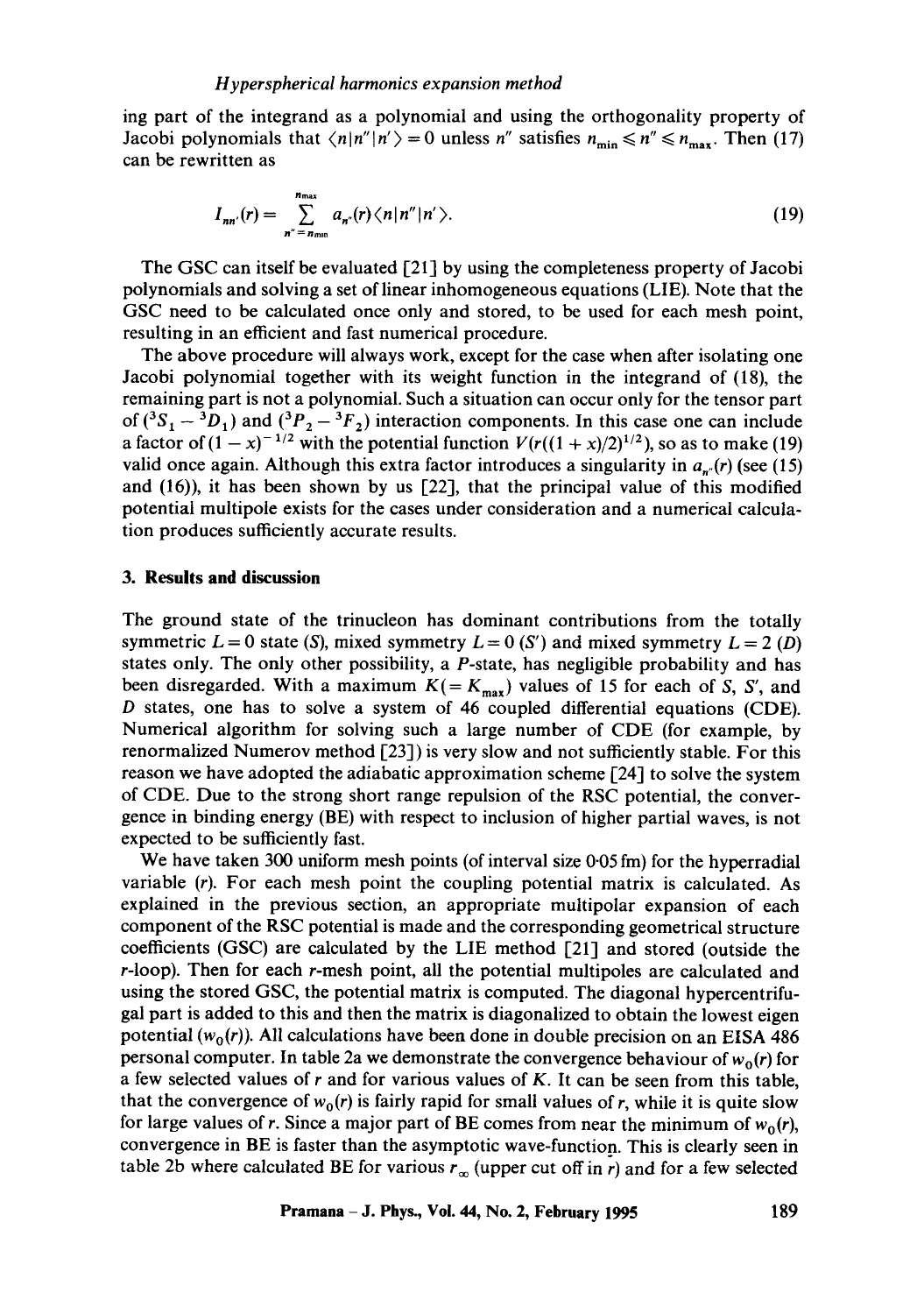|    | r(in fermi) |            |            |            |        |       |          |
|----|-------------|------------|------------|------------|--------|-------|----------|
| K  | $1-8$       | 2.15       | 2.55       | 3.05       | 4.05   | 7.55  | 10.05    |
| 8  | 23.344      | 35.639     | 30.550     | $22 - 494$ | 12.695 | 0.479 |          |
| 9  | $23-459$    | 35.880     | 30.865     | 22.739     | 13.091 | 1.201 | $-0.444$ |
| 10 | 23.505      | $36 - 028$ | 31.118     | 22.957     | 13.138 | 1.913 | $-0.189$ |
| 11 | 23.525      | 36.087     | 31.258     | 23.189     | 13.247 | 2.739 | 0.162    |
| 12 | 23.535      | 36.109     | 31.335     | 23.331     | 13.384 | 3.456 | 0.560    |
| 13 | 23.536      | 36.116     | 31.368     | 23.425     | 13.497 | 4.018 | $1-000$  |
| 14 | 23.538      | 36.119     | 31.383     | 23.479     | 13.624 | 4.532 | 1.544    |
| 15 | 23.539      | 36.122     | $31 - 390$ | 23.505     | 13.718 | 4.617 | 2.095    |

**Table 2a.** Convergence of minimum eigenvalue  $(-w_0(r))$  for various values of r.

**Table** 2b. BE in MeV in extreme adiabatic approximation for a few K with various  $r_{\infty}$ .

|           | $r$ (in fm) |        |        |        |  |  |
|-----------|-------------|--------|--------|--------|--|--|
| K         | 9.0         | $11-0$ | $12-0$ | 13.0   |  |  |
| 7         | 5.5478      | 5.5409 | 5.5401 | 5.5401 |  |  |
| <b>11</b> | 7.4581      | 7.4616 | 7.4612 | 7.4610 |  |  |
| 13        | 7.7812      | 7.7959 | 7.7963 | 7.7961 |  |  |
| 15        | 8.0113      | 8.0174 | 8.0178 | 8.0180 |  |  |

K values have been presented. A choice of 15 fm for  $r_{\infty}$  appears to be sufficient for reliability up to third decimal place. Figure 1 shows the behaviour of  $w_0(r)$  as a function of r for  $K_{\text{max}} = 15$ . Using this  $w_0(r)$  and the corresponding eigenvectors, approximately decoupled differential equations are obtained by the extreme and uncoupled adiabatic approximations [24] (EAA and UAA respectively). The decoupled equations have been solved by the Runge-Kutta method. Calculated BE by EAA ( $-E_{\text{EAA}}$ ) and UAA  $(-E_{UAA})$  together with incremental changes, have been presented in table 3. Convergence to 1.3% in both  $E_{EAA}$  and  $E_{UAA}$  have been achieved with  $K_{max} = 15$  for each of S, S' and D states.

Calculated probabilities of S, S' and D states  $(P_S, P_{S'}$  and  $P_D$  respectively) for various K values are shown in table 4. From this it is seen that  $P<sub>D</sub>$  increases gradually (mostly at the cost of  $P_s$ ) as K increases, indicating that the tensor coupling terms, having strong r dependence in short separation region, contribute significantly to higher partial waves, thereby enriching the D state. In figures 2 and 3 calculated hyperradial partial waves are plotted for various K values for S and D states. Since the computer time and memory requirements increase rapidy with increase of  $K_{\text{max}}$  values, we restricted our calculations to  $K_{\text{max}} \le 15$ . However using the convergence theorems proved by Schneider [18], it is possible to estimate the converged energy by calculating the missing energy from a knowledge of the observed convergence trend for various K values. It was shown by Schneider that when the two-body potential is a sum of Yukawa terms, the convergence must be at least as fast as  $\lambda^{-4}$ ,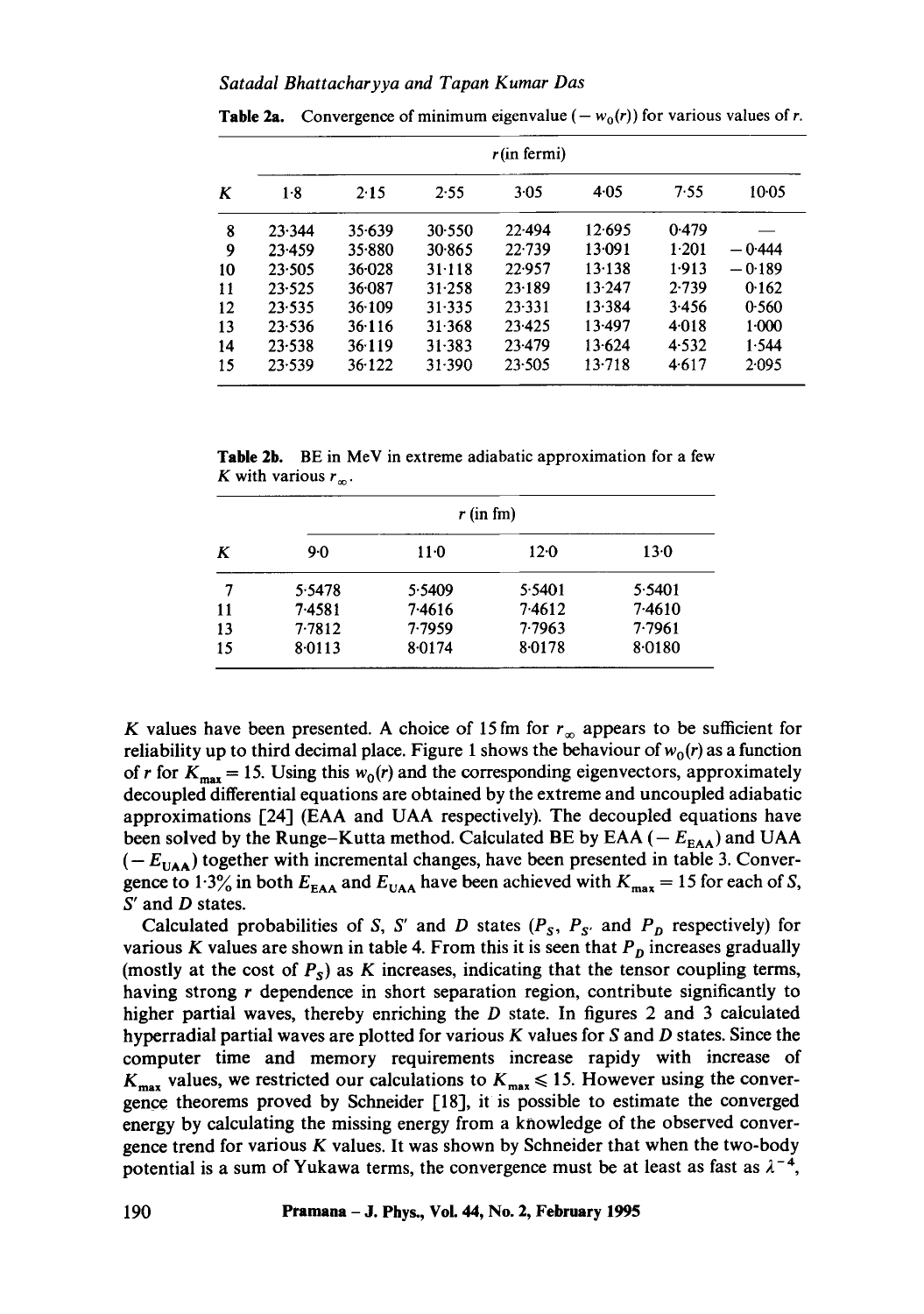

**Figure 1.** Lowest eigen potential,  $\omega_0(r)$  as a function of r for  $K_{\text{max}} = 15$ .

where  $\lambda = (K(K+4))^{1/2}$ . Following  $\Delta E_K = |E(K+3) - E(K)|$  and assume Ballot *et al* [25] we define

$$
\Delta E_K = C(K + x)^{-a},\tag{20}
$$

where C and x are constants to be determined empirically. In table 5a,  $\Delta E_K$  has been presented for  $K = 3n$  (*n* is integer), which shows that the value of C in (20) is approximately constant. We least square fitted all calculated  $\Delta E_{\kappa}$  to the relation (20) to obtain C (24.272 and 24.266 for EAA antid UAA respectively) and  $x$  (4.241 and 4.461 for EAA and UAA respectively). Using this, the estimated values of  $E_{\text{EAA}}$  and  $E<sub>UAA</sub>$  for  $K > 15$  are presented in table 5b, which shows the convergence is well established. Finally using (20) for  $K \ge K_M$ , where  $K_M$  is sufficiently large, we can estimate the converged energy as

$$
E_{\infty} = E(K_M) + \sum_{n=0}^{\infty} \Delta E(K_M + 3n). \tag{21}
$$

**Pramana - J. Phys., Vol. 44, No. 2, February 1995 191**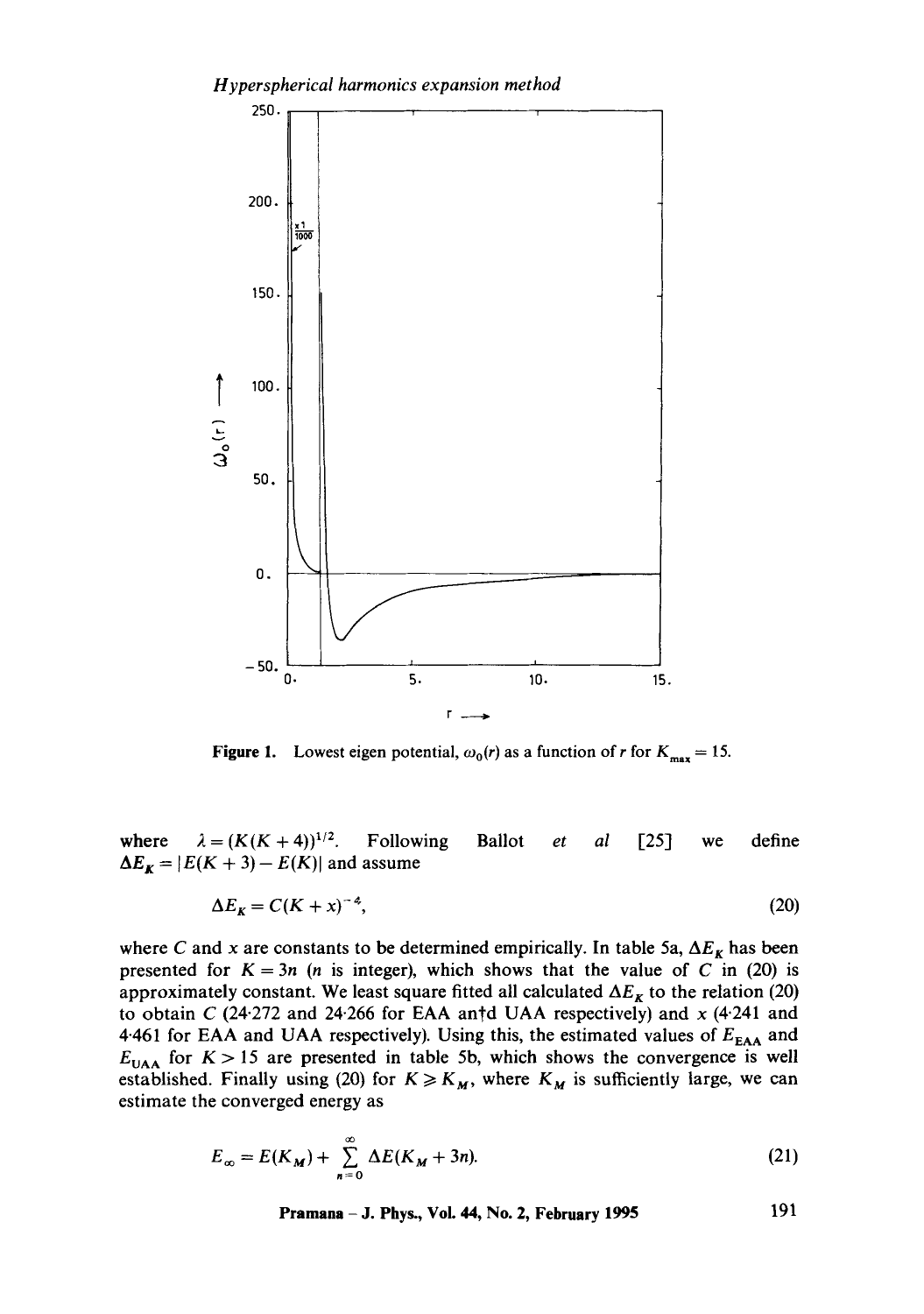#### *Satadal Bhattacharyya and Tapan Kumar Das*

| <b>THE S.</b> DE OFTICITIE MEY WILL CALLELLE adjabance approximation<br>$(-E_{\text{EAA}})$ and uncoupled adiabatic approximation $(-E_{\text{UAA}})$ . |            |                   |       |                                             |  |  |
|---------------------------------------------------------------------------------------------------------------------------------------------------------|------------|-------------------|-------|---------------------------------------------|--|--|
| K                                                                                                                                                       | $-E_{EAA}$ | $-\Delta E_{EAA}$ |       | $-E_{\text{UAA}}$ $- \Delta E_{\text{UAA}}$ |  |  |
|                                                                                                                                                         | 2.028      |                   | 2.204 |                                             |  |  |

**Table** 3. BE of triton in MeV with extreme adiabatic approximation

| ĸ  | $-E_{EAA}$ | $-\Delta E_{EAA}$ | $-\mathbf{r}_{\mathsf{U}\mathsf{A}\mathsf{A}}$ | $-\Delta E_{\text{UAA}}$ |
|----|------------|-------------------|------------------------------------------------|--------------------------|
| 5  | 2.928      |                   | 2.204                                          |                          |
|    |            | 1.742             |                                                | 1.582                    |
| 6  | 4.670      |                   | 3.786                                          |                          |
|    |            | 0.870             |                                                | 0.781                    |
| 7  | 5.540      |                   | 4.567                                          |                          |
|    |            | 0.830             |                                                | 0.771                    |
| 8  | 6.370      |                   | 5.338                                          |                          |
|    |            | 0.515             |                                                | 0.476                    |
| 9  | 6.885      |                   | 5.814                                          |                          |
| 10 | 7.177      | 0.292             | 6.090                                          | 0.276                    |
|    |            | 0.283             |                                                | 0.269                    |
| 11 | 7.460      |                   | 6.359                                          |                          |
|    |            | 0.207             |                                                | 0.192                    |
| 12 | 7.667      |                   | 6.551                                          |                          |
|    |            | 0.129             |                                                | 0.123                    |
| 13 | 7.796      |                   | 6.674                                          |                          |
|    |            | 0.124             |                                                | 0.119                    |
| 14 | 7.920      |                   | 6.793                                          |                          |
|    |            | 0.098             |                                                | 0.089                    |
| 15 | 8.018      |                   | 6.882                                          |                          |
|    |            |                   |                                                |                          |

**Table 4.** Values of  $P_S$ ,  $P_{S'}$  and  $P_D$ .

| K  | $P_s\%$   | $P_{S'}\%$ | $P_D^{\circ}$ |
|----|-----------|------------|---------------|
| 5  | 91.44     | 0.73       | 7.83          |
| 6  | 90.32     | $1-01$     | 8.67          |
| 7  | 89.80     | 1.13       | 9.07          |
| 8  | 89.20     | 1.16       | 9.64          |
| 9  | $88 - 70$ | $1 - 21$   | $10-09$       |
| 10 | 88.30     | 1.26       | $10-44$       |
| 11 | 88.00     | 1.24       | $10-76$       |
| 12 | 87.69     | 1.25       | $11-06$       |
| 13 | $87 - 65$ | $1-21$     | 11.14         |
| 14 | 87.69     | $1-18$     | $11 - 13$     |
| 15 | $87 - 67$ | 1.16       | $11 - 17$     |

For sufficiently large  $K_M$ , one can replace the sum by an integral to get

$$
E_{\infty} = E(K_M) + C \int_0^{\infty} \frac{dn}{(K_M + x + 3n)^4},
$$
  
=  $E(K_M) + C \frac{1}{9(K_M + x)^3}.$  (22)

Using (20) to evaluate  $E(K_M)$  for  $K_M = 45$  and then using (22) we obtain the convergent energies  $-E_{\text{EAA}} = 8.492 \text{ MeV}$  and  $-E_{\text{UAA}} = 7.339 \text{ MeV}$ . There are the upper and

**192 Pramana - J. Phys., Voi. 44, No. 2, February 1995**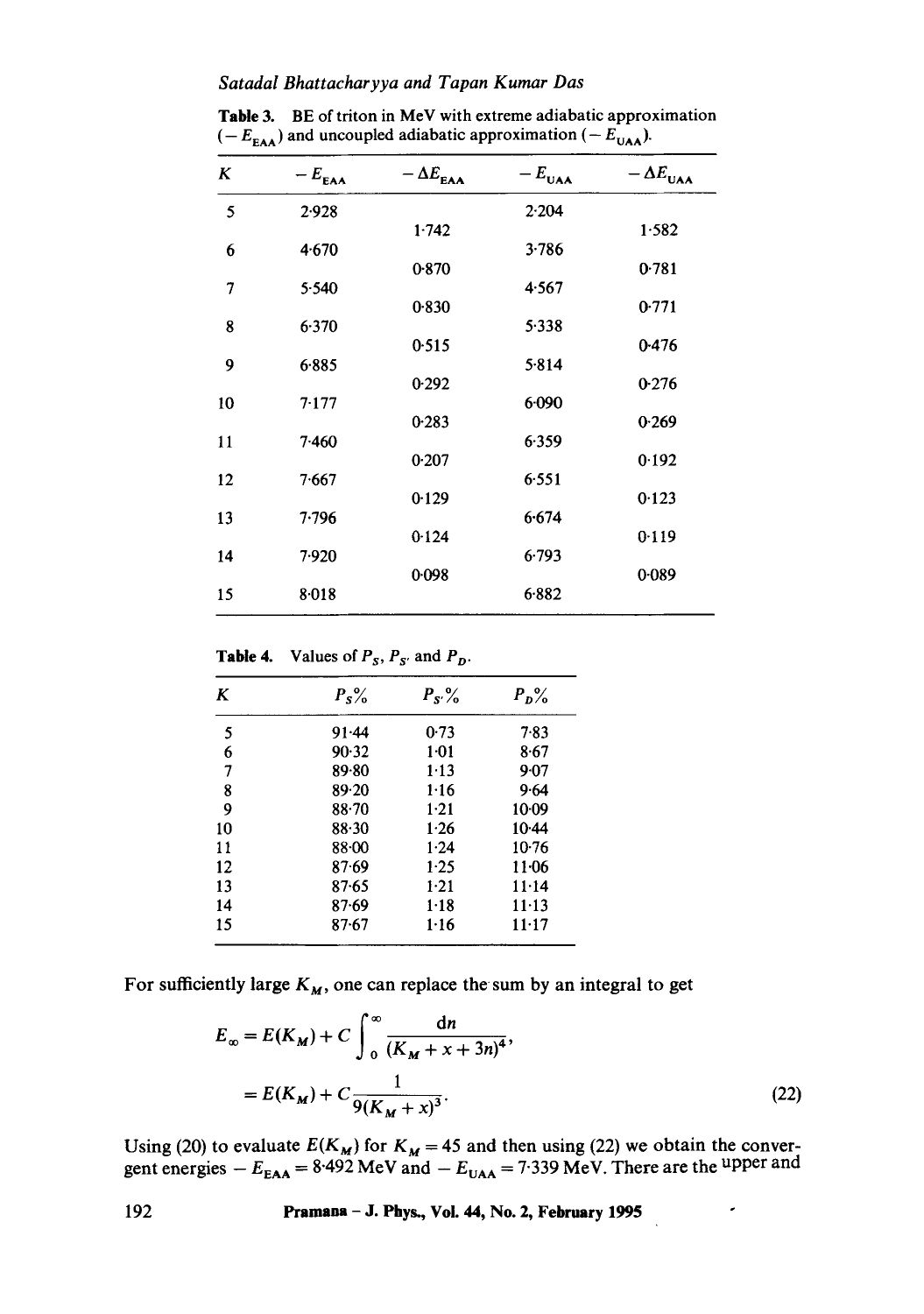

**Figure 2.** S state partial waves  $U(r)$  for  $K = 0, 2, 4$  and 10 (curve marked 1, 2, 3 and 4 respectively).

lower bounds of the exact binding energy [26], the latter being close to the UAA value. In table 6, we quote the results of careful Faddeev calculations  $\lceil 13 \rceil$  up to 34 channels. The UAA binding energy attained in the present calculation compares favourably with the 34 channel Faddeev result. From table 6, it is seen that  $P<sub>n</sub>$ increases with increase in the number of channels, a trend similar to the HHE calculation with increasing partial waves, although the HHE value is larger than the Faddeev result.

### **4. Conclusion**

In the first calculation of triton ground state with RSC potential by HHE method, the results obtained for the binding energy and the *S, S'* and D state probabilities compare favourably with those calculated by 34 channel Faddeev calculation. The D state probability calculated by HHE method is somewhat larger than that calculated by Faddeev method. The exact BE, which is larger than the UAA value, is also likely to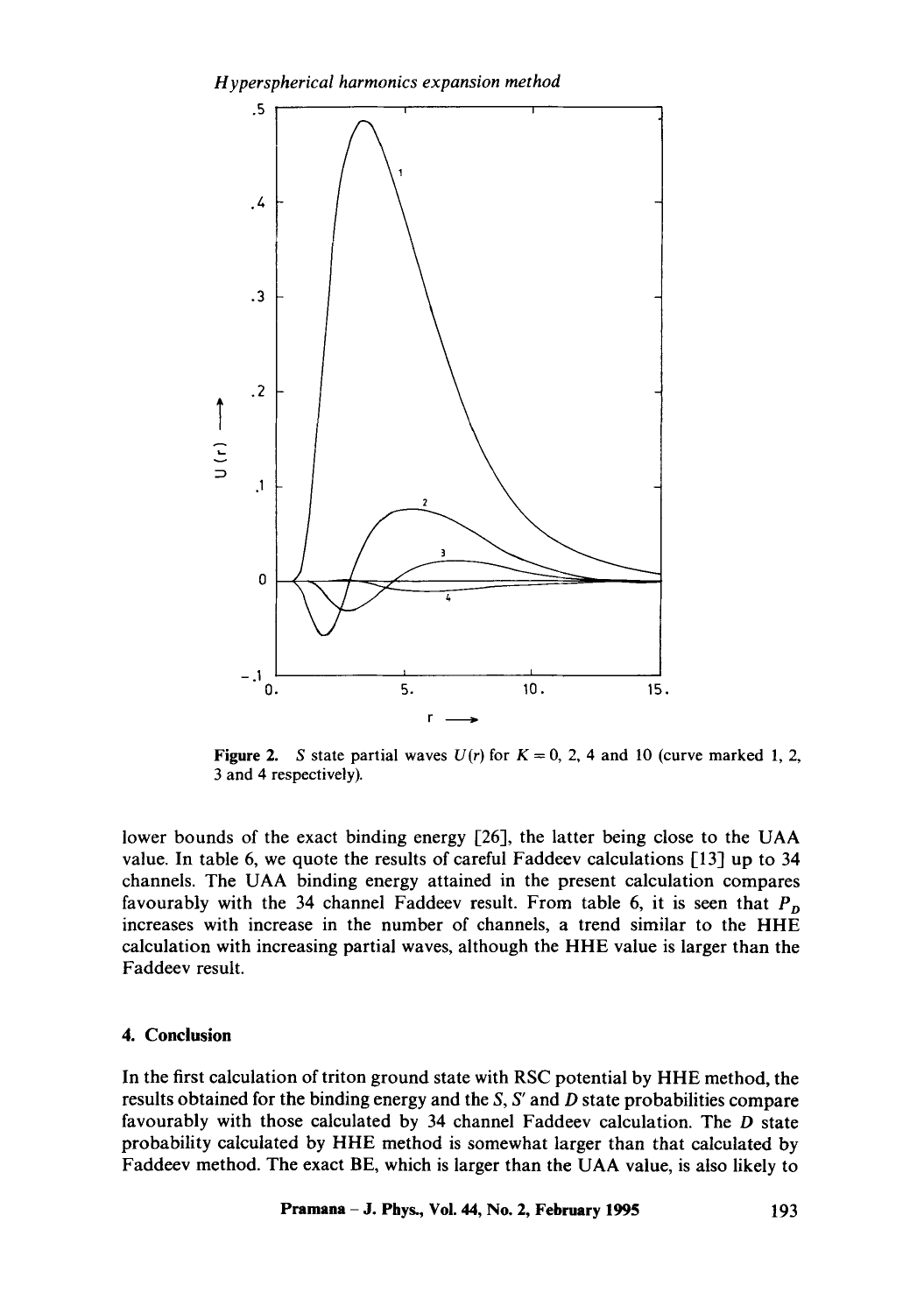

Figure 3. *D* state partial waves  $U(r)$  for  $K = 0, 2, 4$  and 10 (curve marked 1, 2, 3 and 4 respectively).

| K  | <b>EAA</b><br>$-E(K)$ | $-\Delta E_{\kappa}$ | $C \times 10^{-3}$ | <b>UAA</b><br>$-E(K)$ | $-\Delta E_r$ | $C \times 10^{-3}$ |
|----|-----------------------|----------------------|--------------------|-----------------------|---------------|--------------------|
| 6  | 4.67                  |                      | 24.362             | 3.786                 |               | 24.291             |
|    |                       | 2.215                |                    |                       | 2.028         |                    |
| 9  | 6.885                 |                      | 24.036             | 5.814                 |               | 24.201             |
|    |                       | 0.782                |                    |                       | 0.737         |                    |
| 12 | 7.667                 |                      | 24.419             | 6.551                 |               | $24 - 305$         |
|    |                       | 0.351                |                    |                       | 0.331         |                    |
| 15 | 8.018                 |                      | 24.272             | 6.882                 |               | 24.266             |

Table 5a. Value of  $C$  (in eq. (20)) from the least square fit.

be larger than 7.346 MeV obtained by 34 channel Faddeev calculation. These are probably related, since a higher D state probability produces larger *S-D* coupling and enhances the binding energy. However a conclusive remark can be made only after exact HHE calculation (without resorting to adiabatic approximations) is performed.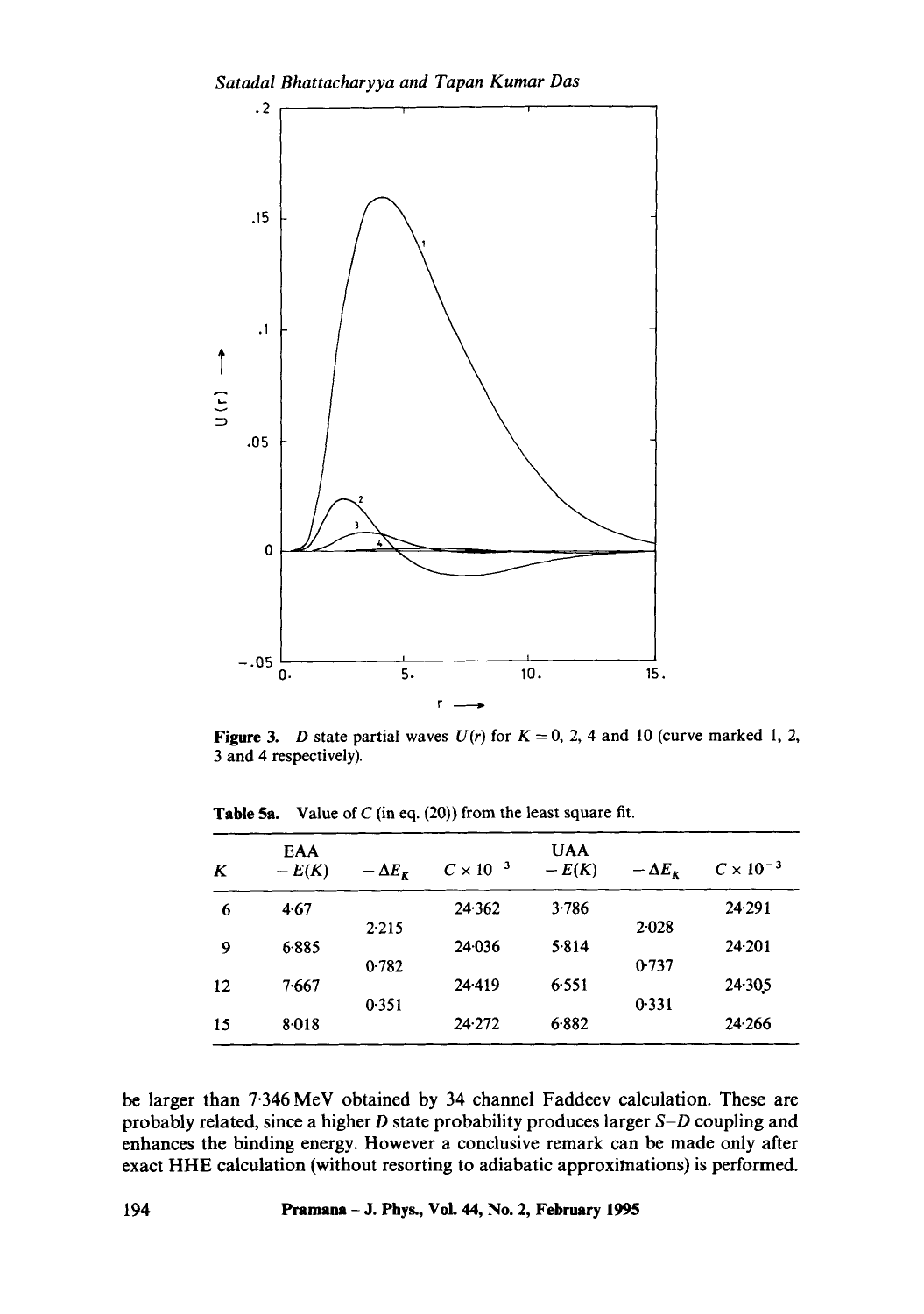# *H yperspherical harmonics expansion method*

| K  | EAA<br>$-E(K)$ | $-\Delta E_{\nu}$ | <b>UAA</b><br>$-E(K)$ | $-\Delta E_{\kappa}$ |
|----|----------------|-------------------|-----------------------|----------------------|
| 18 | 8.195          |                   | 7.051                 |                      |
|    |                | 0.099             |                       | 0.095                |
| 21 | 8.294          |                   | 7.146                 |                      |
|    |                | 0.060             |                       | 0.058                |
| 24 | 8.354          |                   | 7.204                 |                      |
|    |                | $0 - 038$         |                       | 0.037                |
| 27 | 8.392          |                   | 7.241                 |                      |
|    |                | 0.026             |                       | 0.025                |
| 30 | 8.418          |                   | 7.266                 |                      |
|    |                | 0.017             |                       | 0.017                |
| 33 | 8.435          |                   | 7.283                 |                      |
|    |                | 0:013             |                       | 0:012                |
| 36 | 8.448          |                   | 7.295                 |                      |
|    |                | 0:009             |                       | 0.009                |
| 39 | 8.457          |                   | 7.304                 |                      |
|    |                | 0.007             |                       | 0:007                |
| 42 | 8.464          |                   | 7.311                 |                      |
|    |                | 0.005             |                       | 0.005                |
| 45 | 8.469          |                   | 7.316                 |                      |
|    |                |                   |                       |                      |

Table 5b. Extrapolated energy in MeV using relations (20) and (21).

Table 6. Results of trinucleon Faddeev calculation for RSC potential.

| Channel | ВE    | $P_{\rm g}$ | $P_{S'}$ | $P_{\bm{D}}$ |
|---------|-------|-------------|----------|--------------|
| 3       | 6.384 | $90-08$     | 1.91     | 8.01         |
| 5       | 7.023 | 88.91       | 1.67     | 9.34         |
| 9       | 7.210 | 88.88       | 1.60     | 9.43         |
| 18      | 7.231 | 89.04       | 1.46     | 9.42         |
| 26      | 7.342 | 89.01       | 1-41     | 9.50         |
| 34      | 7.346 | 89.02       | 1.40     | 9.50         |

Thus the present work fills in the gap left so far and provides the much needed check of the HHE method for a complete reliable calculation of the trinucleon system. Although the actual numerical calculations become prohibitively large for the inclusion of a large number of partial waves, the convergence theorems for hyperspherical harmonics expansion appear to be well obeyed and hence convergent binding energy can be extracted from the results with a finite number of partial waves. Although the number of channels in the Faddeev method is not directly related to the number of partial waves in the HHE method, the general convergence trends appear to be similar. The HHE provides more direct, physical insight since physical wave functions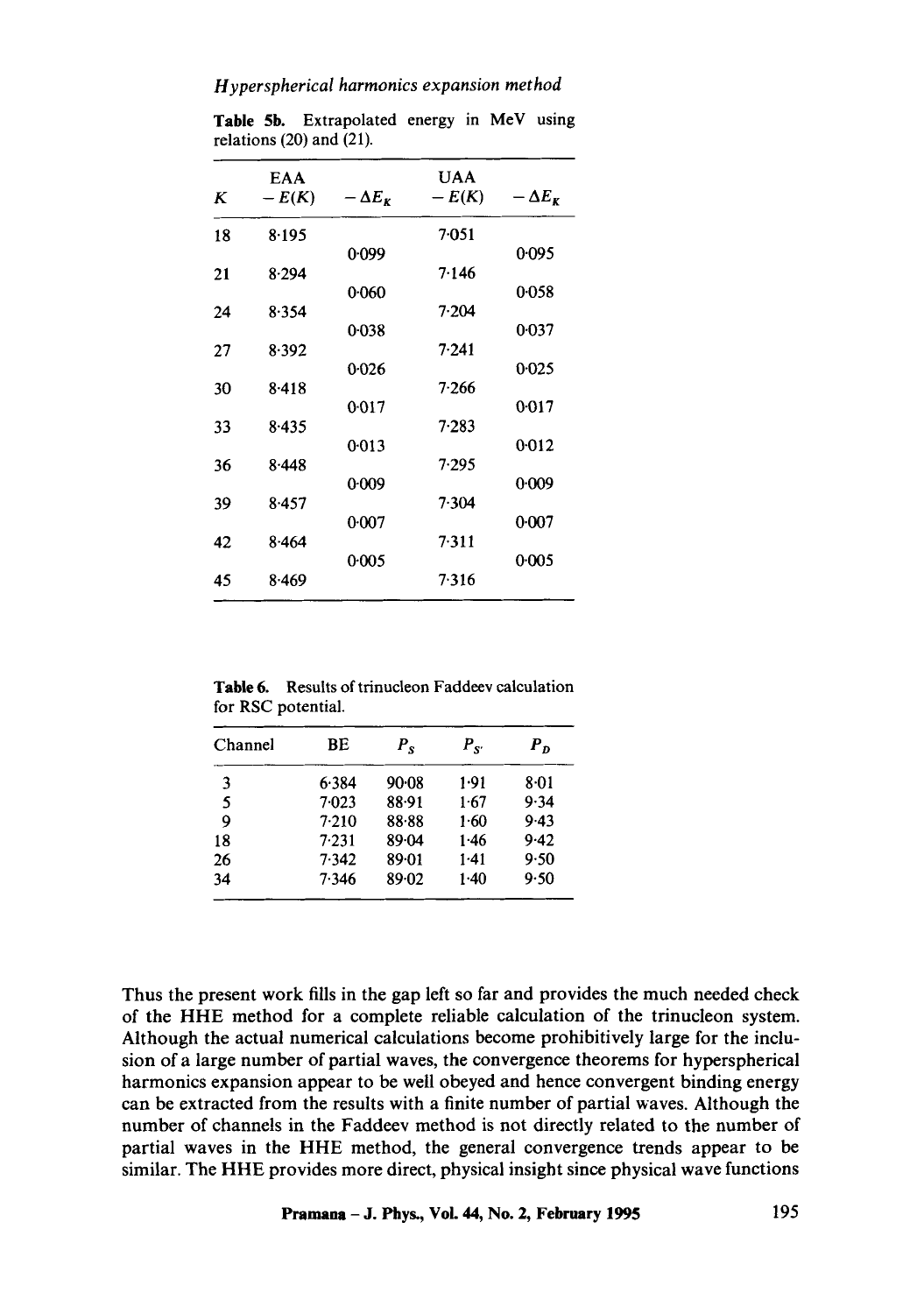are obtained simultaneously. **Acknowledgements** 

The work has been financed by the University Grants Commission, India through a Departmental Special Assistance grant to the Physics Department of the University of Calcutta. One of us (SB) acknowledges receipt of a senior research fellowship from the University of Burdwan, India.

# **Appendix A**

*1. Coupling matrix for (SS) block* 

$$
\langle S, K | V(r_{12}) | S, K' \rangle = {}^{(0)}N_{2K} {}^{(0)}N_{2K'} [{}^{(0)}F_{2K}^{0,0} {}^{(0)}F_{2K}^{0,0} \times
$$
  

$$
\langle {}^{(2)}P_{2K}^{0} | 0.5 \{ V({}^{1}S_{0}) + V_{c}({}^{3}S_{1} - {}^{3}D_{1}) \} | {}^{(2)}P_{2K'}^{0,0} \rangle
$$
  
+ 
$$
{}^{(0)}F_{2K}^{2,2} {}^{(0)}F_{2K'}^{2,2} \langle {}^{(2)}P_{2K}^{2,2} | 0.5 (V_{c}({}^{3}S_{1} - {}^{3}D_{1}) - 3V_{LS}({}^{3}S_{1} - {}^{3}D_{1}))
$$
  
+ 
$$
2.5V({}^{1}D_{2}) + (5/6) V({}^{3}D_{2}) | {}^{(2)}P_{2K'}^{2,2} \rangle ]
$$
 (A1)

# *2. Coupling matrix for (S' S) block*

$$
\langle S', K | V(r_{12}) | S, K' \rangle = {}^{(+)}N_{2K}{}^{(0)}N_{2K'}[{}^{(+)}F_{2K}^{0,0}{}^{(0)}F_{2K'}^{0,0} \times
$$
  

$$
\langle {}^{(2)}P_{2K}^{0} | (1/2\sqrt{2})(V({}^{1}S_{0}) - V_{c}({}^{3}S_{1} - {}^{3}D_{1})) | {}^{(2)}P_{2K'}^{0,0} \rangle
$$
  

$$
+ {}^{(+)}F_{2K}^{2,2}{}^{(0)}F_{2K'}^{2,2} \langle {}^{(2)}P_{2K}^{2,2}| (1/2\sqrt{2}) \{ (3V_{LS}({}^{3}S_{1} - {}^{3}D_{1}) - V_{c}({}^{3}S_{1} - {}^{3}D_{1}))
$$
  

$$
+ 5V({}^{1}D_{2}) - 5/3 V({}^{3}D_{2}) \} | {}^{(2)}P_{2K'}^{2,2} \rangle ]
$$
 (A2)

*3. Coupling matrix for (S'S')* block

$$
\langle S', K | V(r_{12}) | S', K' \rangle = {}^{(+)}N_{2K}{}^{(+)}N_{2K'}[{}^{(+)}F_{2K}^{0,0(+)}F_{2K'}^{0,0} \times
$$
  

$$
\langle {}^{(2)}P_{2K}^{0,0}| (1/4) (V(^{1}S_{0}) + V_{c}({}^{3}S_{1} - {}^{3}D_{1})) | {}^{(2)}P_{2K}^{0,0} \rangle
$$
  

$$
+ {}^{(+)}F_{2K}^{2,2}({}^{+})F_{2K}^{2,2} \langle {}^{(2)}P_{2K}^{2,2}| (1/4) \{ (V_{c}({}^{3}S_{1} - {}^{3}D_{1}) - 3V_{LS}({}^{3}S_{1} - {}^{3}D_{1}) \} \times {}^{5}V({}^{1}D_{2}) + 5/3V({}^{3}D_{2}) \} | {}^{(2)}P_{2K}^{2,2} \rangle ]
$$
  

$$
+ {}^{(-)}N_{2K}{}^{(-)}N_{2K} [{}^{(-)}F_{2K}^{1,1}{}^{(-)}F_{2K}^{1,1} \times \langle {}^{(2)}P_{2K}^{1,1}| (1/12) \{ (V({}^{3}P_{0}) + 3V({}^{3}P_{1}) \} \times {}^{4}V({}^{1}P_{1}) + 5(V_{c}({}^{3}P_{2} - {}^{3}F_{2}) + V_{LS}({}^{3}P_{2} - {}^{3}F_{2})) \} | {}^{(2)}P_{2K'}^{1,1} \rangle
$$
  

$$
+ {}^{(-)}F_{2K}^{3,3}{}^{(-)}F_{2K}^{3,3} \langle {}^{(2)}P_{2K}^{3,3}| (1/12) 5 (V_{c}({}^{3}P_{2} - {}^{3}F_{2}) - {}^{4}V_{LS}({}^{3}P_{2} - {}^{3}F_{2})) | {}^{(2)}P_{2K}^{3,3} \rangle ]
$$
  
(A3)

**.**  *Coupling matrix for (D, S)* block

$$
\langle D^+, K | V(r_{12}) | S, K' \rangle = {}^{(D^+)}N_{2K+2} {}^{(0)}N_{2K'} [{}^{(D^+)}F_{2K+2}^{2,2} {}^{(0)}F_{2K'}^{2,2} \times
$$
  

$$
\langle {}^{(2)}P_{2K+2}^{2,2} | (-1/\sqrt{2}) V_T ({}^3S_1 - {}^3D_1) | {}^{(2)}P_{2K'}^{2,2} \rangle
$$
  

$$
- {}^{(D^+)}F_{2K+2} {}^{(0)}F_{2K'} {}^{(2)}P_{2K+2} {}^{(2)}\sqrt{2V_T ({}^3S_1 - {}^3D_1) | {}^{(2)}P_{2K'}^{0,0} \rangle}
$$
  

$$
- {}^{(D^+)}F_{2K+2} {}^{(0)}F_{2K'}^{2,2} \langle {}^{(2)}P_{2K+2}^{2,0} | \sqrt{2V_T ({}^3S_1 - {}^3D_1) | {}^{(2)}P_{2K'}^{2,2} \rangle} ]
$$
 (A4)

**196 Pramana -J. Phys., Vol. 44, No. 2, February 1995**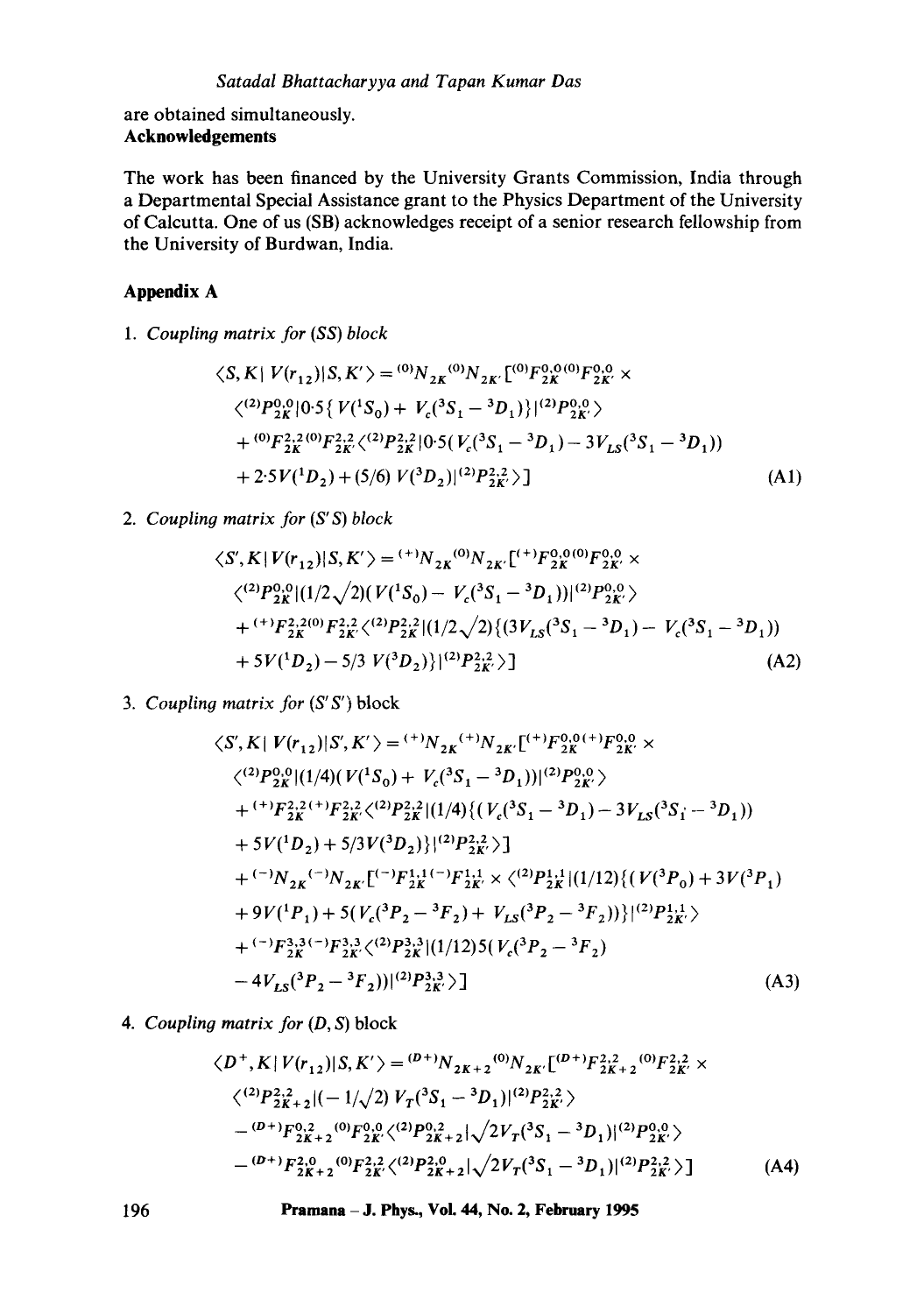# *Hyperspherical harmonics expansion method*

*5. Coupling matrix for* (D, *S') block* 

$$
\langle D, K | V(r_{12}) | S', K' \rangle = {}^{(D+)}N_{2K+2}{}^{(+)}N_{2K'}[{}^{(D+)}F_{2K+2}^{2,2}{}^{(+)}F_{2K}^{2,2} \times
$$
  

$$
\langle {}^{(2)}P_{2K+2}^{2,2} | 0.5V_T({}^{3}S_1 - {}^{3}D_1)|{}^{(2)}P_{2K'}^{2,2} \rangle
$$
  
+ {}^{(D+)}F\_{2K+2}^{0,2}{}^{(+)}F\_{2K'}^{0,0} \langle {}^{(2)}P\_{2K+2}^{0,2} | V\_T({}^{3}S\_1 - {}^{3}D\_1)|{}^{(2)}P\_{2K'}^{0,0} \rangle  
+ {}^{(D+)}F\_{2K+2}^{2,0}{}^{(+)}F\_{2K'}^{2,2} \langle {}^{(2)}P\_{2K+2}^{2,0} | V\_T({}^{3}S\_1 - {}^{3}D\_1)|{}^{(2)}P\_{2K'}^{2,2} \rangle ]  
+ {}^{(D-)}N\_{2K+2}{}^{(-)}N\_{2K'}[{}^{(D-)}F\_{2K+2}^{1,1}{}^{(-)}F\_{2K}^{1,1} \times  
< {}^{(2)}P\_{2K+2}^{1,1} | (-1/30) V\_T({}^{3}P\_2 - {}^{3}F\_2)|{}^{(2)}P\_{2K'}^{1,1} \rangle  
- {}^{(D-)}F\_{2K+2}^{3,1}{}^{(-)}F\_{2K'}^{3,3} \langle {}^{(2)}P\_{2K+2}^{3,1} | (9/5) V\_T({}^{3}P\_2 - {}^{3}F\_2)|{}^{(2)}P\_{2K'}^{3,3} \rangle  
- {}^{(D-)}F\_{2K+2}^{1,3}{}^{(-)}F\_{2K'}^{1,1} \langle {}^{(2)}P\_{2K+2}^{1,3} | (9/5) V\_T({}^{3}P\_2 - {}^{3}F\_2)|{}^{(2)}P\_{2K'}^{1,1} \rangle  
- {}^{(D-)}F\_{2K+2}^{3,3}{}^{(-)}F\_{2K'}^{3,3} \langle {}^{(2)}P\_{2K+2}^{3,3} | (8/15) V\_T({}^{3}P\_2 - {}^{3}F\_2)|{}^{(2)}P\_{2K'}^{3,3} \rangle ] \qquad (A5)

*6. Coupling matrix for (D, D) block* 

$$
\langle D, K | V(r_{12}) | D, K' \rangle = {}^{(D+1)}N_{2K+2}{}^{(D+1)}N_{2K'+2}[^{(D+1)}F_{2K+2}^{2,2}{}^{(D+1)}F_{2K+2}^{2,2}{}^{(D+1)}F_{2K+2}^{2,2}{}^{(D+1)}F_{2K+2}^{2,2}{}^{(D+1)}F_{2K+2}^{2,2}{}^{(D+1)}F_{2K+2}^{2,2}{}^{(D+1)}F_{2K+2}^{2,0}{}^{(D+1)}F_{2K+2}^{2,0}{}^{(D+1)}F_{2K+2}^{2,0}{}^{(2)}P_{2K+2}^{2,0}{}^{(2)}F_{2K+2}^{2,0}{}^{(2)}F_{2K+2}^{2}{}^{(2)}F_{2K+2}^{2}{}^{(2)}F_{2K+2}^{2}{}^{(2)}F_{2K+2}^{2}{}^{(2)}F_{2K+2}^{2}{}^{(2)}F_{2K+2}^{2}{}^{(2)}F_{2K+2}^{2}{}^{(2)}F_{2K+2}^{2}{}^{(2)}F_{2K+2}^{2}{}^{(2)}F_{2K+2}^{2}{}^{(2)}F_{2K+2}^{2}{}^{(2)}F_{2K+2}^{2}{}^{(2)}F_{2K+2}^{2}{}^{(2)}F_{2K+2}^{2}{}^{(2)}F_{2K+2}^{2}{}^{(2)}F_{2K+2}^{2}{}^{(2)}F_{2K+2}^{2}{}^{(2)}F_{2K+2}^{2}{}^{(2)}F_{2K+2}^{2}{}^{(2)}F_{2K+2}^{2}{}^{(2)}F_{2K+2}^{2}{}^{(2)}F_{2K+2}^{2}{}^{(2)}F_{2K+2}^{2}{}^{(2)}F_{2K+2}^{2}{}^{(2)}F_{2K+2}^{2}{}^{(2)}F_{2K+2}^{2}{}^{(2)}F_{2K+2}^{2}{}^{(2)}F_{2K+2}^{2}{}^{(2)}F_{2K+2}^{2}{}^{(2)}F_{2K+2}^{2}{}^{(2)}F_{2K+2}^{2}{}^{(2)}F_{2K+2}^{2}{}^{(2)}F_{2K+2}^{2}{}^{(2)}F_{2K+2}^{
$$

**Pramana - J. Phys., Voi. 44, No. 2, February 1995** 197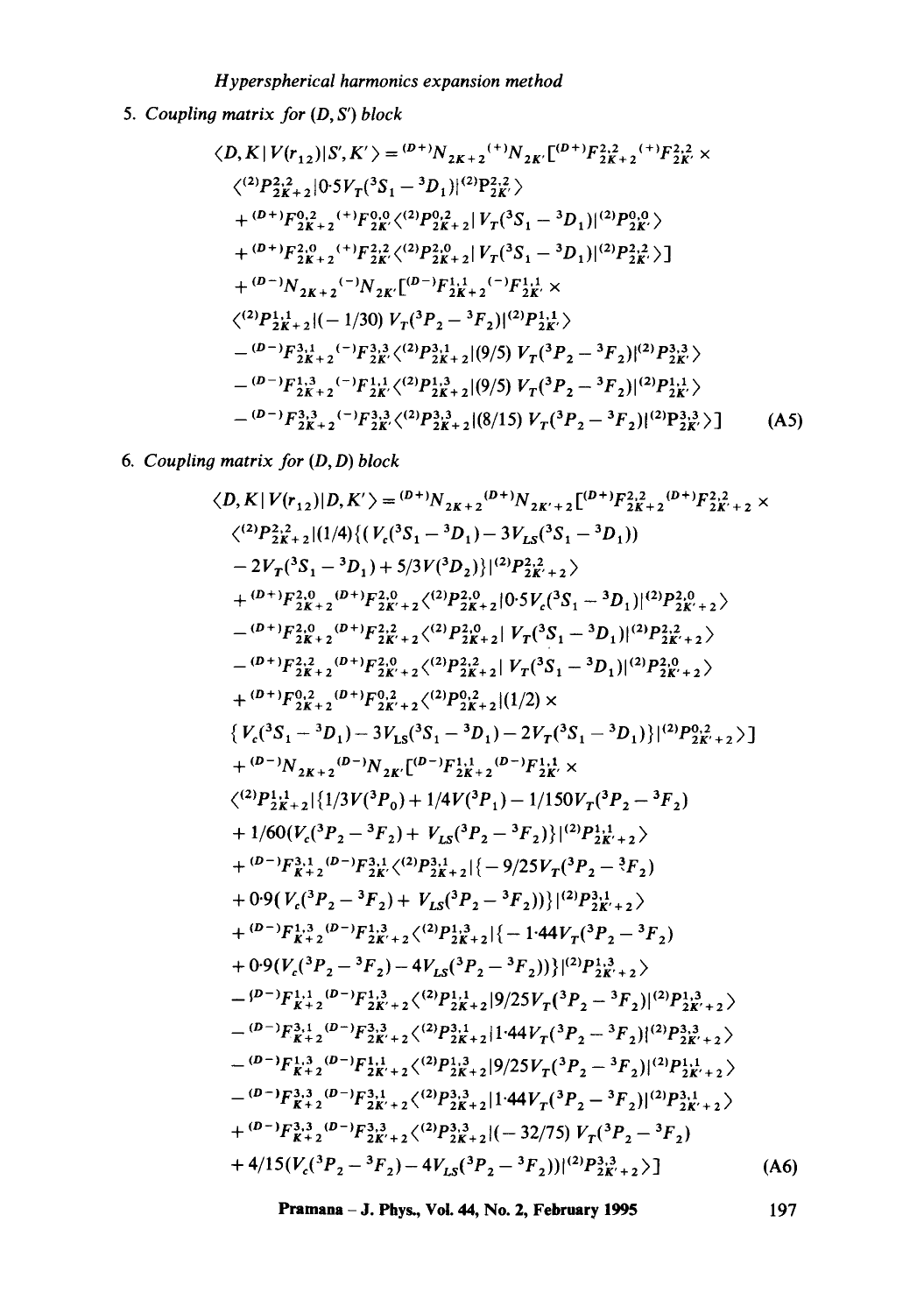The numerical factors arise from angular momentum coupling coefficients.

# **Appendix B**

The various components of the RSC potential in MEV (corresponding to isospin (t) = 1) are given in eqs (B.1) through (B.5), where  $h = 10.463 \text{ MeV}$  and  $x = \mu r$  with  $\mu = 0.7F^{-1}$  and r is the distance between the interacting two nucleons.

*1. Singlet even components* 

$$
V(^{1}S_{0}) = -h \frac{\exp(-x)}{x} - 1650 \cdot 6 \frac{\exp(-4x)}{x} + 6484 \cdot 2 \frac{\exp(-7x)}{x}
$$
(B1)  

$$
V(^{1}D_{2}) = -h \frac{\exp(-x)}{x} - 12 \cdot 322 \frac{\exp(-2x)}{x} - 1112 \cdot 6 \frac{\exp(-4x)}{x}
$$

$$
+ 6484 \cdot 2 \frac{\exp(-7x)}{x}
$$
(B2)

*2. Triplet odd components* 

$$
V(^{3}P_{0}) = -h \left[ \left( 1 + \frac{4}{x} + \frac{4}{x^{2}} \right) \exp(-x) - \left( \frac{16}{x} + \frac{4}{x^{2}} \right) \exp(-4x) \right] / x
$$
  
+ 27.133  $\frac{\exp(-2x)}{x}$  - 790.74  $\frac{\exp(-4x)}{x}$  + 20662  $\frac{\exp(-7x)}{x}$  (B3)

$$
V(^{3}P_{1}) = h \left[ \left( 1 + \frac{2}{x} + \frac{2}{x^{2}} \right) \exp(-x) - \left( \frac{8}{x} + \frac{2}{x^{2}} \right) \exp(-4x) \right] / x -135 \cdot 25 \frac{\exp(-2x)}{x} + 472 \cdot 81 \frac{\exp(-3x)}{x}
$$
(B4)

$$
V(^{3}P_{2} - {}^{3}F_{2}) = V_{C} + V_{T}S_{12} + V_{LS}L \cdot S
$$
 (B5)

where,

$$
V_C = \frac{h \exp(-x)}{3} - 933.48 \frac{\exp(-4x)}{x} + 4152.1 \frac{\exp(-6x)}{x}
$$
  

$$
V_T = h \left[ \left( 1/3 + \frac{1}{x} + \frac{1}{x^2} \right) \exp(-x) - \left( \frac{4}{x} + \frac{1}{x^2} \right) \exp(-4x) \right] / x
$$
  

$$
- 34.925 \frac{\exp(-3x)}{x}
$$
  

$$
\exp(-6x)
$$

$$
V_{LS} = -2074.1 \frac{\exp(-6x)}{x}.
$$

The components of the RSC potentials in MeV corresponding to isospin zero are presented in eq. B6 through B8.

**198 Pramana - J. Phys., Vol. 44, No. 2, February 1995**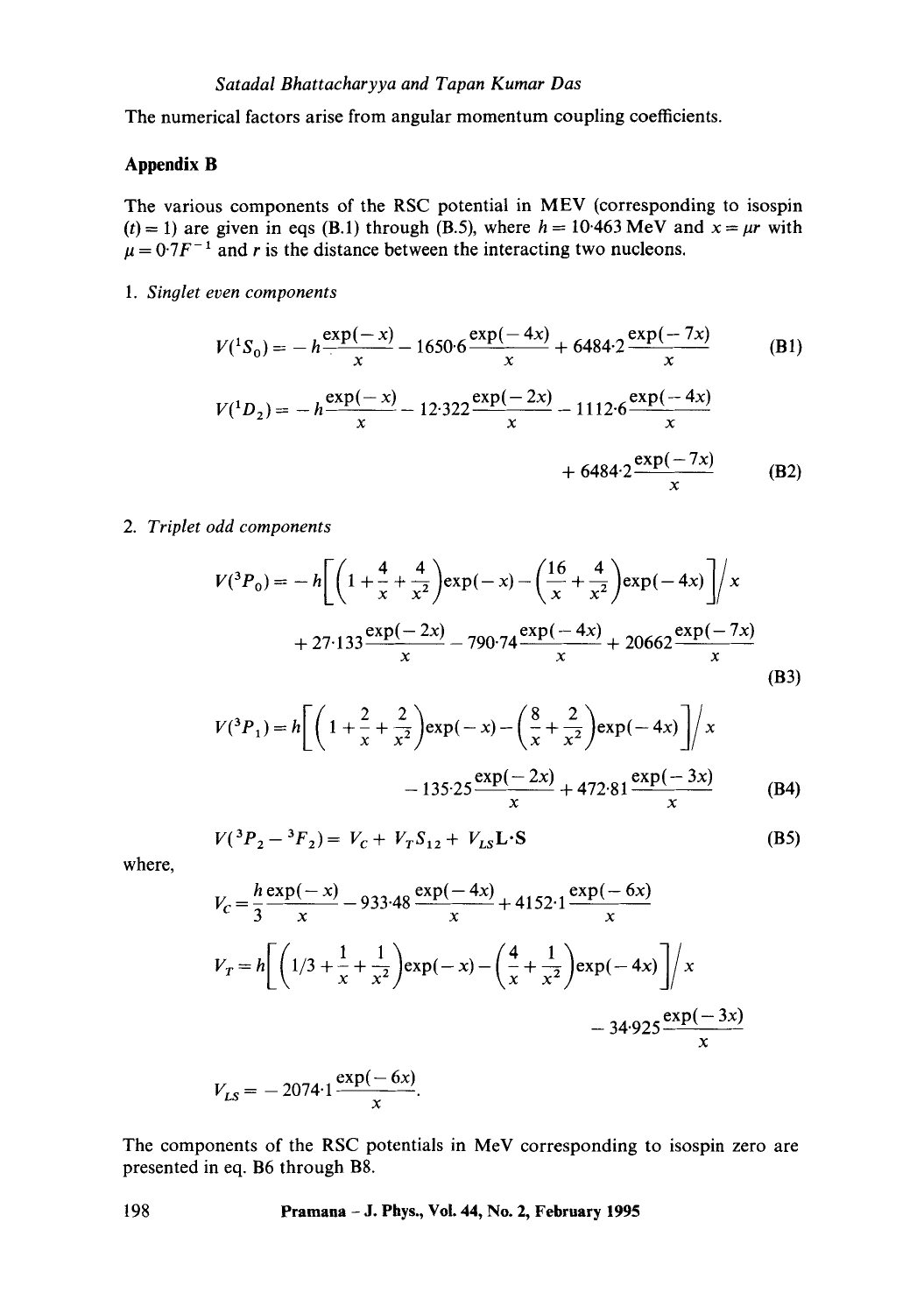#### *H yperspherical harmonics expansion method*

#### . *Singlet odd components*

$$
V({}^{1}P_{1}) = 3h \frac{\exp(-x)}{x} - 634.39 \frac{\exp(-2x)}{x} + 2163.4 \frac{\exp(-3x)}{x}
$$
 (B6)

*4. Triplet even components* 

$$
V(^{3}D_{2}) = -3h \left[ \left( 1 + \frac{2}{x} + \frac{2}{x^{2}} \right) \exp(-x) - \left( \frac{8}{x} + \frac{2}{x^{2}} \right) \exp(-4x) \right] / x -220 \cdot 12 \frac{\exp(-2x)}{x} + 871 \cdot 0 \frac{\exp(-3x)}{x}
$$
 (B7)

where

$$
V(^{3}S_{1} - {}^{3}D_{1}) = V_{C} + V_{T}S_{12} + V_{LS}L \cdot S
$$
 (B8)

$$
V_C = -h \frac{\exp(-x)}{x} + 105.468 \frac{\exp(-2x)}{x} - 3187.8 \frac{\exp(-4x)}{x}
$$
  
+ 9924.3  $\frac{\exp(-6x)}{x}$   

$$
V_T = -h \left[ \left( 1 + \frac{3}{x} + \frac{3}{x^2} \right) \exp(-x) - \left( \frac{12}{x} + \frac{3}{x^2} \right) \exp(-4x) \right] / x
$$
  
+ 351.77  $\frac{\exp(-4x)}{x}$  - 1673.5  $\frac{\exp(-6x)}{x}$   

$$
V_{LS} = 708.91 \frac{\exp(-4x)}{x} - 2713.1 \frac{\exp(-6x)}{x}
$$

 $V_c$ ,  $V_{LS}$  and  $V_T$  represent central, spin-orbit and tensor term of the RSC potential respectively.  $S_{12}$  is the usual tensor operator.

#### **References**

- [1] Y A Simonov, in *Proceedings of the International Symposium on the Present Status and Novel Developments in the Nuclear Many body Problems,* Rome, 1972, edited by F Calogera and C Ciofi degli Atti (Editrice Compsitori, Bologna, 1974), p. 527
- [2] J Bruinsma, R V Wageningen and J L Visschers, in *Few particle problems in Nuclear interaction* edited by I Slaus (North-Holland, Amsterdam, 1973) p. 368
- [3] V F Demin and Y E Pokrovsky, *Phys. Lett.* B47, 394 (1973)
- [4] G Erens, J L Visschers and R V Wageningen, *Ann. Phys.* 67, 461 (1971)
- [5] J L Ballot and M Fabre de la Ripelle, *Ann. Phys. (N. Y)* 127, 62 (1980)
- [6] T K Das, H T Coelho and M Fabre de la Ripelle, *Phys. Rev.* C26, 2288 (1982) T K Das and H T Coelho, *Phys. Rev.* C26, 697 (I982) T B De and T K Das, *Phys. Rev.* C36, 402 (1987)
- [7] A K Ghosh and T K Das, *Phys. Rev.* C42, 1249 (1990)
- [8] V B Mandelzweig, *Nucl. Phys.* A508 63c (1990)
- [9] L D Faddeev, *Zh. Eksp. Teor. Fiz.* 39, 1459 (1960) L D Faddeev, *Soy. Phys. JETP* 12, 1014 (1961)
- [10] R Reid, *Ann. Phys. (NY) 50,* 411 (1968)
- [11] G L Payne, J L Friar, B F Gibson and I R Afnan, *Phys. Rev.* C22, 823 (1980) C Hajduk and P U Sauer, *Nucl. Phys.* A369, 321 (1981) J L Friar, B F Gibson and G L Payne, *Phys. Rev.* C37, 2869 (1988)